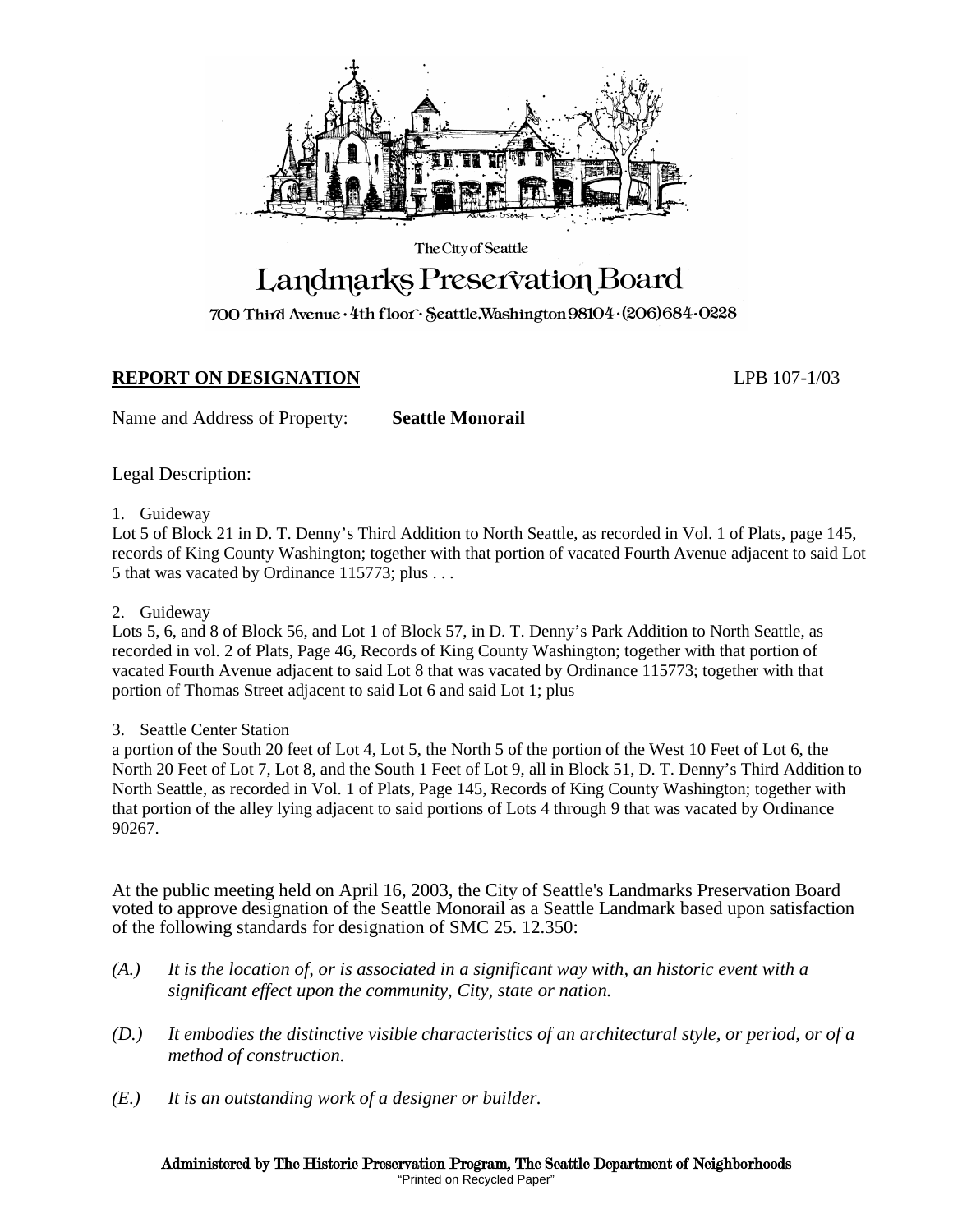*(F.) Because of its prominence of spatial location, contrasts of siting, age, or scale, it is an easily identifiable visual feature of its neighborhood or the City and contributes to the distinctive quality or identity of such neighborhood or the City.*

## **STATEMENT OF SIGNIFICANCE:**

The Monorail's system consists of four distinct components. These include the two stations -- the north station with the nearby Monorail Administration Building at the Seattle Center, the south station on the east side of Westlake Center near the northwest intersection of Pike Street and Fifth Avenue, the raised concrete guideway structure of pylons and beams which extends through the Denny Regrade neighborhood between the two stations, and the two trains, which are each made up of two single-end articulated cars permanently connected into a double-ended train.

The site of the Monorail is thus quite complex, and includes the current two stations and the guideway structure, which covers a 0.9-mile distance between the stations.

The Seattle Monorail is an important element in downtown Seattle, as an expressive piece of urban architecture and an outstanding work of its original designer and builder. For nearly forty years it has been a well-recognized physical landmark in the city as well as in the Denny Regrade neighborhood through which it runs.

The Monorail's distinctive physical form is both a static and kinetic reminder of the Seattle's Century 21 Exhibition. Construction of the Monorail provided a popular symbol of the World's Fair and a solution to a complex traffic problem for fair planners. It embodied the early 1960's confident belief in the future, which held that technology could solve urban problems. Its design and appearance in Seattle is a reminder of the promise and influence that space travel held in the collective minds of previous generations.

## **Historic Context**

#### **Seattle's Monorail System**

Similar to the Space Needle, the Monorail symbolizes the city of Seattle to visitors and residents alike, and represents a time when future innovation appeared limitless.

Early on Century 21 organizers envisioned a futuristic mode of transportation to the Fairgrounds and within its confines. It was felt that a monorail could fit the Fair's focus on modern technology as well as provide answers to the region's transportation future. In 1959 a variety of plans were presented including some from such notable firms as St. Louis Car Company, Goodyear, Northrop and Lockheed Aircraft. Fair organizers initially turned down the early plan that was presented by Alwac International Inc. for an Alweg monorail, and Lockheed Aircraft was selected as the prime contractor with its "fighter plane" styled monorail. Ultimately the City and Fair organizers could not even raise the cost of initial engineering let alone cover the payments for the construction costs. It appeared that there would be no monorail in Seattle until Alweg offered to cover the cost of the system early in 1960.

Rather than being a city transit initiative, construction of Seattle's Monorail was a speculative venture undertaken by Alweg International of Cologne, Germany. Seeking to promote the monorail as the ideal form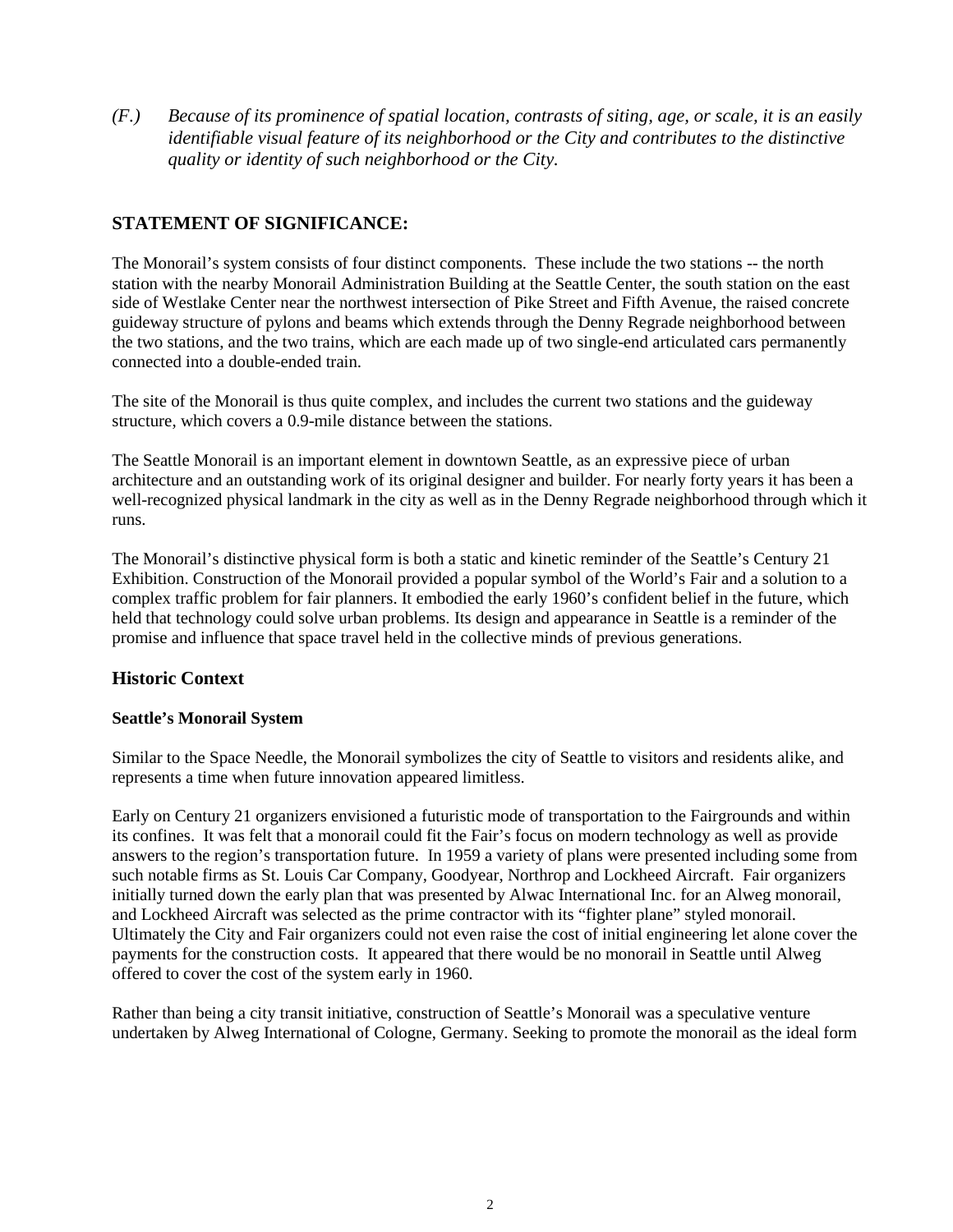of urban rapid transit, Alweg used the occasion of Seattle's [1](#page-2-0)962 Century 21 World's Fair, to prove it.<sup>1</sup> Event organizers, eager to showcase this future mode of urban transit, happily accepted Alweg's no cost offer to construct a monorail for the Seattle World's Fair. Construction contracts were signed on December 21, 1960 with construction of the guideway beginning in April of 1961.

Disney had built a smaller (5/8)-scale monorail based on the Alweg concepts in 1959 at California's Disneyland, and the company was anxiously awaiting the opportunity to demonstrate a full-scale system in the United States. The timing and space-age theme of the World's Fair were opportune, and Alweg invested \$4.2 million of its own funds to create the pylons, rails, trains and stations that comprise the system.

In return, the company received considerable publicity and payment from collected fares, as well as a 25-cent surcharge on each fairground admission. According to the agreement, the City of Seattle would acquire the Monorail after the fair if Alweg's receipts totaled \$3.5 million or more (if less, the City would make up the difference). This agreement assumed that the City wished to pursue this form of high-speed transit. There was discussion amongst fair organizers regarding extending the Monorail south to Boeing's Duwamish plant, and then on to Tacoma after the fair<sup>[2](#page-2-1)</sup>.

The first Monorail test runs took place on March [3](#page-2-2), 1962. Despite press reports referring to its bumpy ride<sup>3</sup>, the trains were an instant success, carrying over 179,000 passengers before the fair opened. The official opening occurred April 19, 1962. Newspaper accounts stated "it took two swings before Mrs. Sixten Holmquist, wife of the president of Alweg, Inc., shattered a champagne bottle to launch the Monorail." Fares cost 50 cents one-way and 75 cents round trip for adults, and 50 cents and 35 cents respectively for children.

On September 17, 1962, over one month before the Fair ended, the monorail system had paid for itself through fares and the surcharge on each admission to the Fair. The two trains operated from 8:45 a.m. to 12:15 a.m., carrying more than eight million passengers over the duration of the fair. More than 90 percent of visitors to the fair rode the Monorail.

Alweg International retained ownership of the Monorail until 1965, when the City of Seattle purchased and placed it under the control of the Seattle Transit System. (Following the fair the Monorail was turned over at no cost to the Century 21 Corporation (which produced the fair), before being sold to the City in 1965 for \$600,000.)

The City continues to own the Monorail.<sup>[4](#page-2-3)</sup> Presently, Seattle's Monorail is unique as the only public transit system in the United States to return a profit.

<span id="page-2-0"></span>At that time, Alweg became incorporated as Alweg Rapid Transit Systems of Washington State (NW 1962), a branch of its European parent company. This initiative demonstrated the firm's goal of generating further business in Seattle and other North American cities.  $\overline{a}$ 

<span id="page-2-1"></span><sup>&</sup>lt;sup>2</sup> "Take Me to the Fair," p. 43.

<span id="page-2-2"></span><sup>3</sup> *Sunset Magazine*, April 1962.

<span id="page-2-3"></span><sup>&</sup>lt;sup>4</sup> Metro Transit operated and maintained the Monorail after it assumed control of the Seattle Transit System in January 1973. Between 1973 and 1994, the Seattle Center paid operational and maintenance costs, provided janitorial services for the trains (washing, sweeping and waxing), set fare collections, determined operating hours, and maintained the north and south stations. The City, acting through its Director of the Seattle Center, retains ownership and control of the Monorail. The current concessionaire, Seattle Monorail Services, Inc., provides operators for the trains, maintenance and repair of all moving equipment, beamway columns and mechanical and electrical equipment. The shop facilities at Seattle Center Station, including tools and equipment, are the property of the City, but remain under the control of the concessionaire. The concessionaire's superintendent oversees operators, maintenance, power maintenance, personnel training, safety, scheduling special and emergency services, purchasing, and budget and expense monitoring.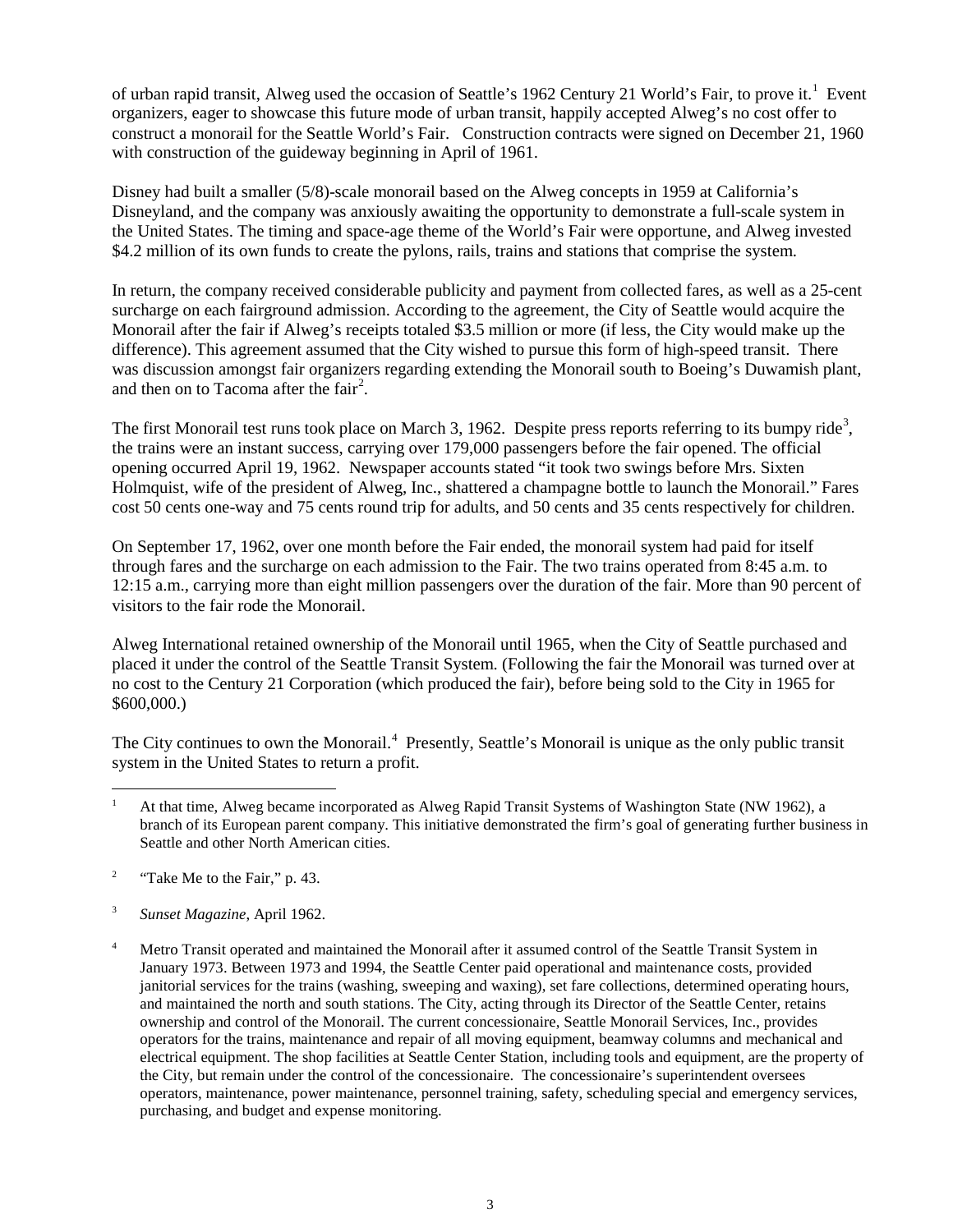Since its construction, a number of proposals have been made for extending the Monorail. Ideas have included adding a Denny Regrade station, constructing an extension through portions of the Seattle Center, and expanding the Monorail into a citywide or regional transit system. In 1977, the City applied for Capital Grant Funding from the Urban Mass Transportation Administration (UMTA) to construct an improved and extended Monorail system based on the downtown "People Mover" demonstration program. A 1979 report explored options for expanding the route and adding stations.<sup>[5](#page-3-0)</sup>

In November 1984, the City contracted with Raymond Kaiser Engineers to identify rehabilitation and upgrading needs for the Monorail. To improve service, ride quality and carrying capacity, the primary goal was to relocate the guideways, and design and construct a new station. This analysis included various alternatives to relocate the southern station to integrate with the proposed Westlake Mall development in the city's retail core. After selection of a preferred alternative (named the George Benson Alternative after a City Councilman), the preliminary engineering work commenced.

In June 1994, Seattle Monorail Services, Inc., then a joint venture with Railsafe Incorporated, a Seattle-based private operator of railway systems, became the operator of the Monorail as a concessionaire to the City of Seattle.

## **The Monorail, the Seattle World's Fair and the Seattle Center**

 $\overline{a}$ 

The Monorail was a vital component of the 1962 Seattle World's Fair, as it provided a significant advantage for fair organizers. The 74-acre fair site, which subsequently became the Seattle Center, was bordered by water to the west and Queen Anne Hill to the north. No major arterial extended through the site, leading officials to realize that they needed a mass transit system to connect the fair with the hotels, stores and offices of the downtown retail core, approximately 1.2 miles south of the fairgrounds. The Monorail provided a further advantage by reducing the need for adjacent parking spaces, as fairgoers could park downtown and take the train to the fairgrounds.

The fair was originally envisioned as a "Gateway-to-the-Pacific" trade festival, with initial funding of \$7.5 million raised through public bonds in 1957. Civic leaders justified this expense on the basis of the economic benefits it promised: strengthening the local economy; asserting Seattle's role as gateway to Asia, and increasing local and state tax revenues. "World's Fair" status was secured through additional local economic investment in the site and federal appropriation of \$9 million for the purpose of a United States science exhibit.<sup>[6](#page-3-1)</sup>

The timing of Congress's funding decision was opportune. By the end of the l950s, concern over losing the space race to the Soviet Union was paramount in the minds of many citizens and politicians. Indeed, the Federal financial investment in the fair served as one measure of America's response to Soviet advances in space.

<span id="page-3-0"></span><sup>&</sup>lt;sup>5</sup> UMTA did not choose Seattle to demonstrate a new-technology system, but it encouraged the city to study the feasibility of improving the corridor, and to use UMTA grants geared toward rail rehabilitation. Produced by De Leuw, Cather & Co., the 1979 report addressed the feasibility of expanding the route, adding stations and expanding service hours (in response to projected residential and commercial growth, as well as an attempt to minimize pressure on overburdened buses, parking, and street systems.) The report compared several alternatives, and identified two as the best options for route extension. The first option would serve the Convention Center, the Seattle Center garage, and the Opera House entertainment complex. Option two would complete the loop around the Seattle Center, and add a station near the Coliseum to serve Lower Queen Anne.

<span id="page-3-1"></span><sup>&</sup>lt;sup>6</sup> This sum was then the largest allocation approved by Congress for a World's Fair science exhibit.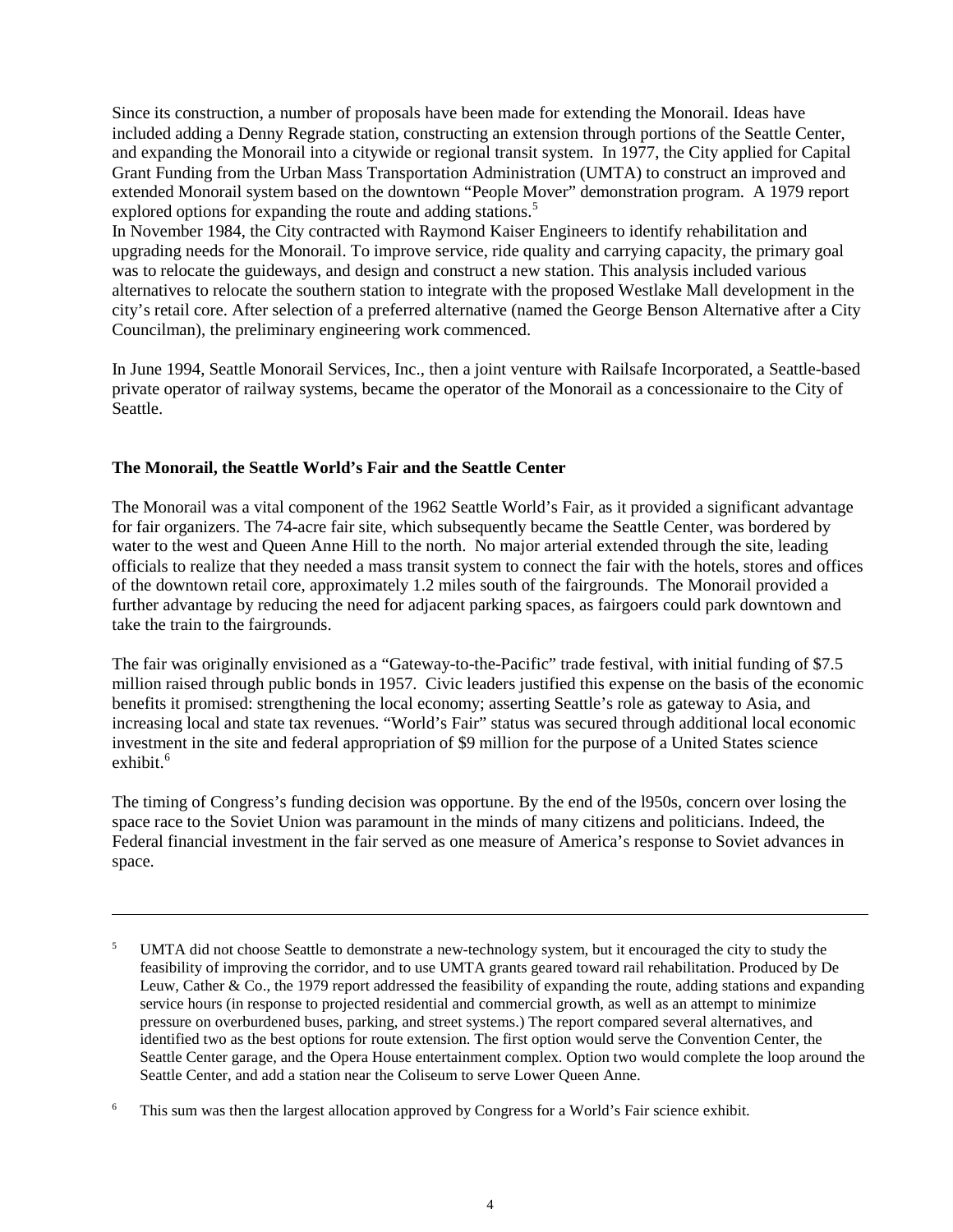The emergence of the "Man in the Space Age" theme led one 1961 report to note that "Come April 21, 1962, Seattle's World Fair will have the race for outer space won -- figuratively, that is." Indeed, Seattle's fair continued the tradition of international exhibits in showcasing advancements in technology. Fair visitors expected to see tangible evidence of how men and women would live, work and play in the twenty-first century, or as one newspaper account put it, "space-age gazing in a crystal ball."

Paired with the Space Needle, the Monorail was the ideal advertising vehicle for the technology-based fair. Together the two structures followed technical initiatives exhibited in past World's Fairs, such as London's 1851 Exposition featuring the Crystal Palace, the Eiffel Tower erected in 1889 in Paris, and the Motorama built by General Motors for New York's 1939 World's Fair.<sup>[7](#page-4-0)</sup>

Seattle's Century 21 Exposition furthered this tradition with an emphasis on science and the future, attracting worldwide attention while serving a national need. The tradition of celebrating technology continued after the Century 21 Exhibition, with Buckminister Fuller's "geodesic dome" design for Expo 67 in Montreal, and later in Washington State with the Expo 21 in Spokane in 1972.

The master plan for the fair site and buildings, which called for its subsequent evolution into a regional civic and cultural center, involved the expertise of planners, architects, landscape architects and contractors. Several pre-existing buildings in the Denny Regrade were saved from demolition and adapted for use at the fair, including the Washington National Guard Armory, the Civic Auditorium, Veterans Hall, and the High School Memorial Stadium.

In 1957, Seattle architect and planner Paul Thiry became principal designer of the grounds. His design unified the pedestrian precinct of approximately thirty city blocks and ordered the spaces into "the Five Worlds of Century 21." He organized these through a series of pathways, streets and plazas known as "the Boulevards of the World."

A linkage between the fair grounds and Seattle's downtown core was consistent with the forward-thinking theme of Century 21, highlighting a new system of elevated transportation. Indeed, the Monorail represented the first large-scale venture of this mode of transport in the United States. Other transportation systems at the fair also celebrated future technology. These included capsule-shaped elevators in the Space Needle, pedal carts, suspended system of pod-like gondolas that made up the Skyway (which is now located at the Western Washington Fairgrounds in Puyallup), and amusement rides in the "Gay Way."

Unlike the temporary structures of previous world's fairs, many of the buildings on the Seattle site were designed as permanent structures, and were later adapted as part of the Seattle Center complex. The longrange vision of city planners allowed the appropriation of money for this purpose. The design of these buildings occurred at the height of Modernism, and many of their original designs reflect this. Modernist structures adapted for more contemporary uses after the fair included the Armory (used as the Food Circus for the fair, and later the Center House); Minoru Yamasaki's Science Pavilion, the Swedish Pavilion/Northwest Crafts Center, and the Opera House.

Long-range planning and vision prior to the World's Fair allowed the site to later become a permanent, multipurpose complex for both the city of Seattle and the region. In the master plan for the site, Paul Thiry and Seattle landscape architect Richard Haag developed a scheme of covered passageways and tree-lined paths to

 $\overline{a}$ 

<span id="page-4-0"></span><sup>7</sup> In the United States, the earliest international fairs included those in Philadelphia in 1876; Chicago, 1893; Atlanta, 1895; Buffalo, 1901; Portland, 1905; Seattle's Alaska-Yukon-Pacific Exhibition, 1909; and San Diego, 1915. Twentieth-century exhibitions celebrated the future as much as the present at the Chicago Century of Progress, 1933-1935; the San Francisco Exhibition, 1936-1937; the New York World's Fair, 1939-1940; and the Brussels World Fair, 1958.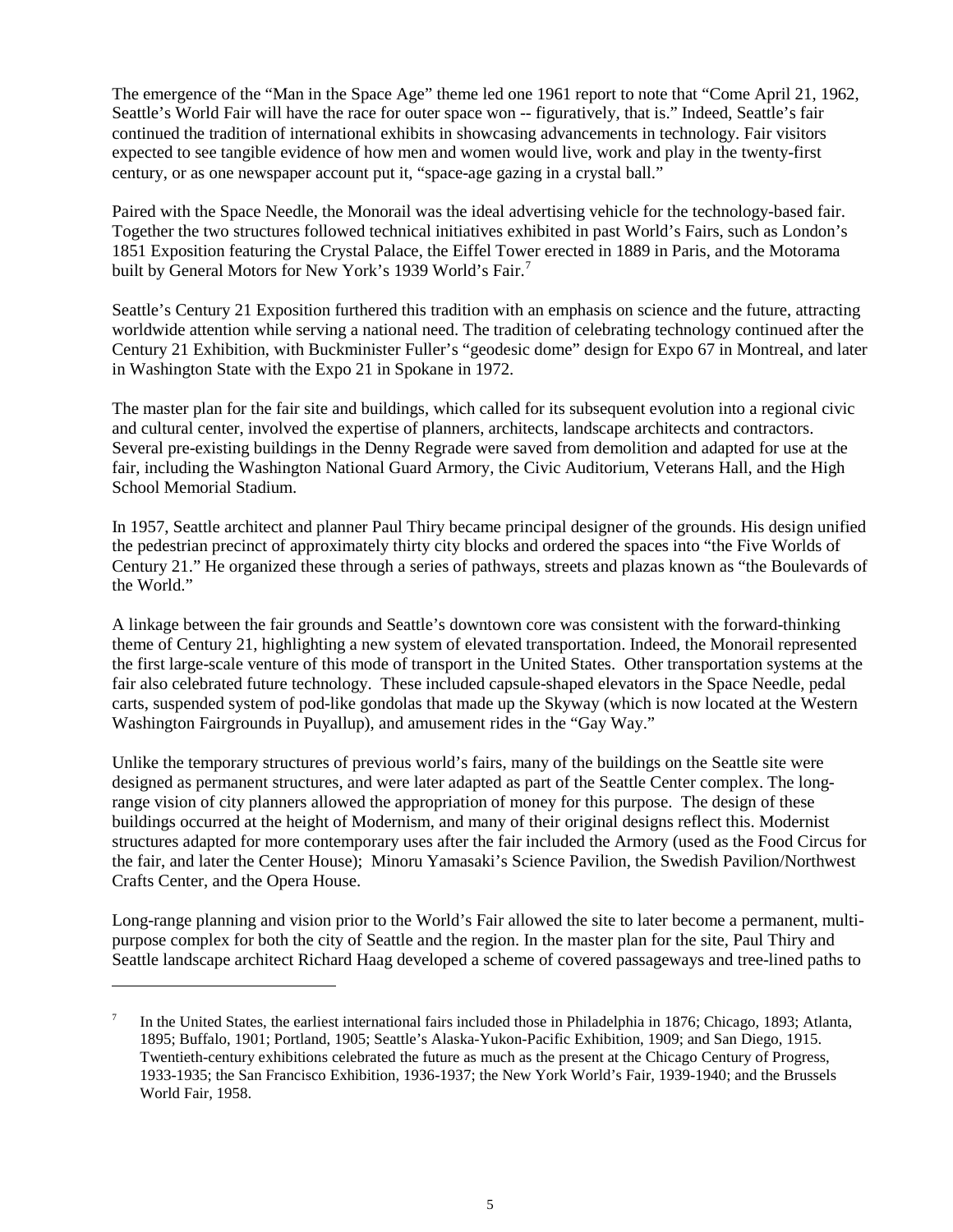guide visitors to the various areas of the site and frame vistas of the surrounding city and horizon. They treated the internal zones of the Seattle Center grounds individually.

The area of Memorial Stadium would become a plaza with underground parking, serving as a formal landscaped link with a proposed convention center. The northwest court area would become an open space for flower shows and other community events. (Subsequent construction of the Bagley Wright Theater supplanted these uses.) A large, sculptural fountain, designed by San Francisco landscape architect Lawrence Halprin, near the center of the fair has become a permanent amenity. The International Fountain and the Flag Plaza, located at the center of the exposition grounds, were placed in the center to symbolize the "crossroads of the world." This placement aided in the formal arrangement of the grounds.

Paul Thiry envisioned the removal of the periphery walls after the fair to visually open the Seattle Center to the public. This and other features of Thiry's plan have been implemented since 1962, including landscaping and permanent paving, which helped to make the site usable and enjoyable year round. Expansion and addition of performance, exhibit and theater spaces have occurred in the last dozen years.

As a conveniently located and large recreation site in the city, the Seattle Center enjoys continued use for major public events such as Bumbershoot, the Folklife Festival, and the Bite of Seattle. Its cultural facilities are numerous -- the Opera House, Children's Theatre, Bagley Wright Theater, Pacific Northwest Ballet headquarters, Coliseum/Key Arena, and the Pacific Science Center. These facilities, as well as the Monorail continued to serve both residents and visitors to the Puget Sound region. They are cultural dividends from the long ago fair.

#### **A Modern Vision of Transportation**

The rapid growth of America's metropolitan areas following World War II was aided by, and limited to, available transportation systems. By the late 1950s, traffic congestion had become a major urban development problem, requiring the examination of new systems of mass rapid transit.

The proposal by Alweg International to construct a monorail system in Seattle occurred at a juncture in American life when "travel of the future, both on the earth and off, [had] stimulated the imaginations of the general public."[8](#page-5-0) The 1957 orbit launch of the Soviet Union's Sputnik 1 provided a catalyst for this interest, igniting a "space race" between the Soviets and the United States. The U. S. responded by launching Explorer 1 in 1958. In 1961, the Soviet Union launched the first cosmonaut into space; in 1962, John Glenn became the first American to orbit the earth.

To a nation eager to display its scientific and technological strength to the world, the Alweg Monorail system symbolized the future of public transit (enthusiastically billed as "tomorrow's transit today" by promoters and fair organizers). By 1961, millions of TV viewers had seen Walt Disney's monorail system on Disney's Sunday night television show, and many became convinced of its future role in public transit systems. To many transportation planners, the Monorail was a prime candidate for solving the problems of congested a metropolis. One report optimistically stated that the "Monorail in the future promises to do for urban transportation what the jet accomplished in air travel and once again make mass rapid transit the popular way to go." Another newspaper report noted, "The Seattle fair may be remembered as the event from which a solution for pressing problems of transit in many American cities was evolved"<sup>[9](#page-5-1)</sup>

<span id="page-5-1"></span><span id="page-5-0"></span><sup>8</sup> According to an article "LA's Worst Transit Decision," by Kim Pederson. In 1963 Alweg offered the City of Los Angeles a 40-mile system under similar terms as it provided the Monorail to Seattle, but city officials declined the offer. See the Monorail Society web site www.monorails.org/tMspages/LA1963.html  $\overline{a}$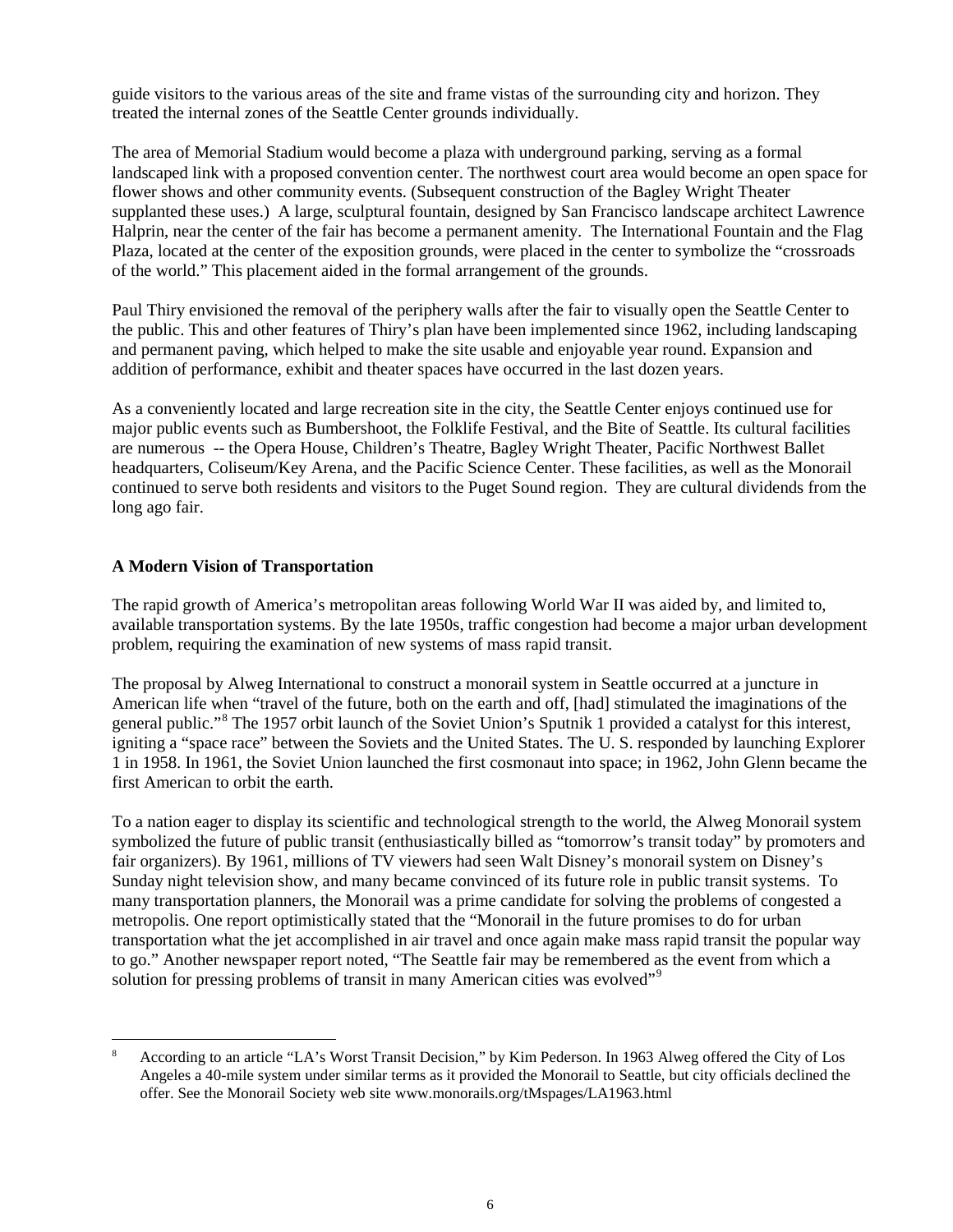#### **Monorails Through History**

An examination of the development of the Monorail system for passenger vehicles, begins with a definition of the word "monorail." Webster's Dictionary defines it as: "1. A single rail serving as a track for trucks or cars suspended from it or balanced on it. 2. A railway with such a track".<sup>[10](#page-6-0)</sup> The Monorail Society's official definition states: "MO\*NO\*RAIL n. 1. A single rail serving as a track for passenger or freight vehicles. In most cases rail is elevated, but monorails can also run at grade, below grade or in subway tunnels. Vehicles either suspend from, or straddle, a narrow guideway. Monorail vehicles are wider than the guideway that supports them<sup>"[11](#page-6-1)</sup>

The idea of using a single beam or rail for the transportation of people or goods dates back over 180 years to 1821 with construction of a simple freight line on the docks of London, England. The first passenger-carrying monorail, the Cheshunt Railway, began operations in 1825 in Cheshunt, England. Based on an 1821 patent by Henry Robinson Palmer, the Cheshunt was intended to carry bricks, but it carried passengers at its opening.

A monorail specifically designed to transport people first appeared at the Philadelphia Centennial Exposition in 1876. Created by General Le-Roy Stone, it was an ornate double-decker design, propelled along two main wheels by a rotary steam engine (at the rear of the vehicle). A modified version of Stone's design was used along a four-mile line between Bradford and Gilmore, Pennsylvania. Built in 1878 to transport oil drilling equipment and personnel, it soon began accepting local passengers. To increase power, a locomotive type, piston-driven engine was added in 1879. During that year, a fatal crash occurred and the line ceased operation a short time later.

Other designs followed. One, by Captain J. V. Meigs in 1886, boasted a curvilinear aerodynamic design. Ahead of its time, it was never implemented on a large scale. The Enos Electric Company tested the first suspended monorail (built of light, open steelwork) in Greenville, New Jersey in 1887, but did not build a major system. A steel-railed, passenger- monorail 9.5 miles in length began operation in Ireland in 1888. Named the Listowel & Ballybunion Railway (for the towns it linked), it ran until 1924, ceasing operations due to road transport competition and rising operating costs.

Perhaps the best known of the early monorails is the *Wuppertal Schwebebahn* ("suspended railway"), the world's oldest operating system. Located in the Ruhr district of Germany, geography dictated that a portion of this line would be above the Wupper River, rendering conventional railway options unfeasible.

In nearby Cologne, civil engineer Eugen Langen had successfully tested a double-track monorail system, and impressed railway promoters selected his design. Construction began in 1898, and the *Schwebebahn* opened to the public on March 1, 1901. Presently the route extends 8.3 miles with a carrying capacity of 3,500 passengers an hour and a top speed of 35 miles per hour.

Locally a variety of monorail plans surfaced between the late 1890s and the start of World War I. One plan touted travel times between Tacoma's Commencement Bay and Seattle's Elliott Bay of 20 minutes. (This plan resulted in construction of a test loop on the Tacoma waterfront.) Another scheme boasted an unlikely trip time between Edmonds and Seattle of only 10 minutes. Most of these plans appeared to be no more than elaborate stock swindles while others were whimsical fantasies.

#### **Current Operating Monorail Systems**

<span id="page-6-0"></span><sup>&</sup>quot;What is Monorail?", The Monorail Society web site.  $10\,$ 

<span id="page-6-1"></span><sup>&</sup>lt;sup>11</sup> "What is Monorail?", The Monorail Society web site.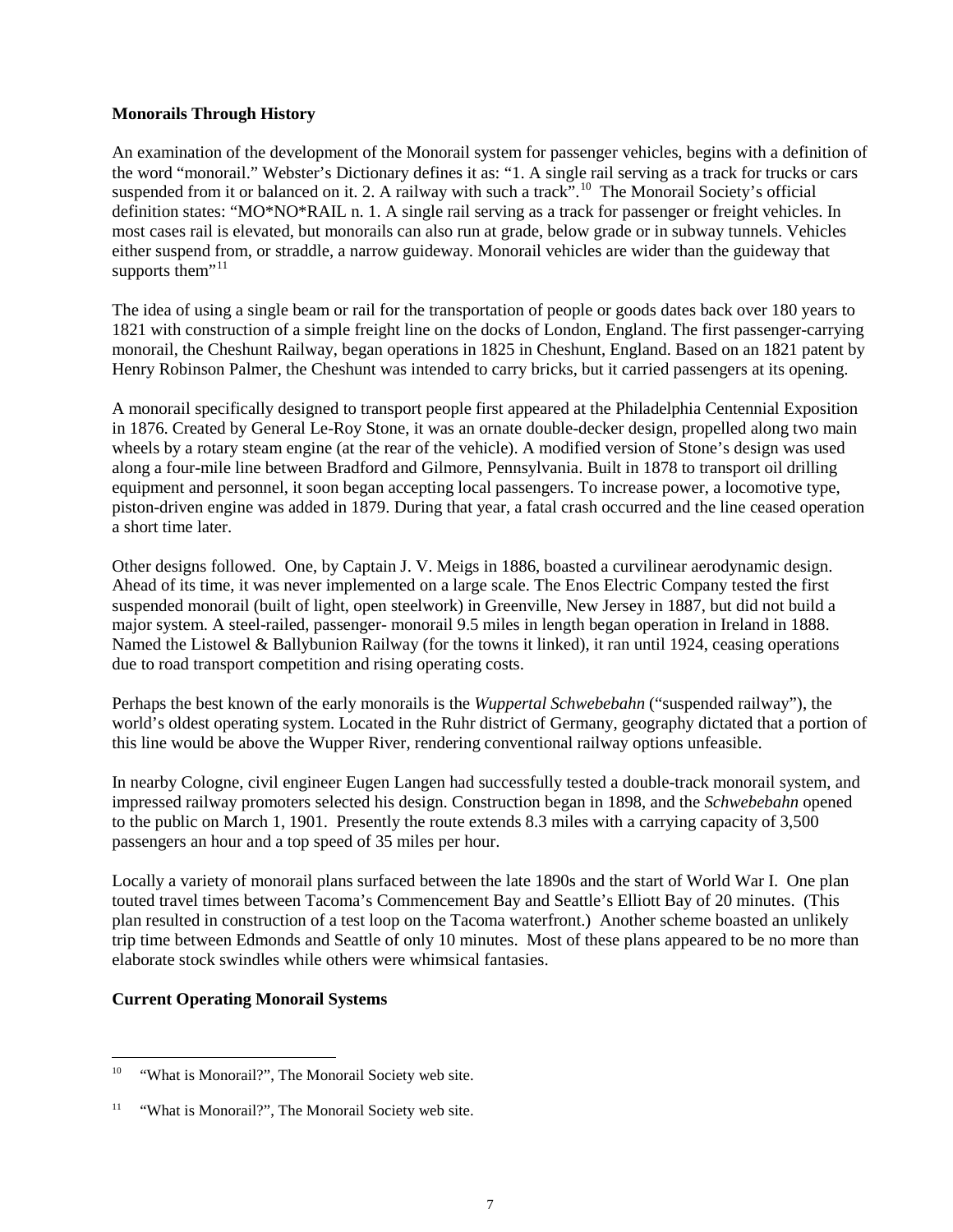The success of Seattle's new Monorail generated interest on the part of transit engineers from North America and abroad. A total of 43 monorail systems currently operate in North America, Europe, Japan, Asia, Australia, and South America.

The system that brought recognition to the monorail concept in the twentieth century was designed, not for urban transit, but as a visitors' attraction to a new theme park in California. Early in the planning process for Disneyland, Walt Disney envisioned a monorail that would represent the train of the future. Disney's designers installed a 5/8 scale Alweg monorail in 1959; its loop route extends 2.3 miles.

The opening of Walt Disney World, Florida in 1971 provided Disney with the opportunity to use its Disneyland experience to design and build a more elaborate monorail system. Built in two phases (1971 and 1982), its 14.7-mile route incorporates six stations and carries 150,000 passengers per day. Smaller systems soon followed the Disney and Seattle monorail systems, including an installation for Expo67 in Montreal. In 1969, the Philadelphia Zoo built a one-mile-long monorail. Known as the "Safari Monorail," it commenced service with three trains, two of which currently operate.

Other North American monorail locations include: Magic Mountain theme park in California (.6 mile-system; built in 1971); Pearlridge Mall, Hawaii (0.3 miles; date unknown); the Miami Metro Zoo (two miles; 1982); Tampa International Airport (0.6 miles; automated with eight stations; 1991); Las Vegas (one mile; two "casino" stations; 1995); and Newark International Airport (3.9 miles; seven-stations; 1995).<sup>[12](#page-7-0)</sup>

The first monorail system in Japan predates its American counterpart by two years. In 1957, the Tokyo Metropolitan government experimented with a monorail as a new way to alleviate traffic congestion, using its Ueno Zoo site as a pilot project. Just 300 yards in length, this system was based on the *Wuppertal Schwebebahn*, with cars suspended below the guideway.

Subsequent to this modest undertaking, Japan commenced on the Inuyama system, the first multi-station Alweg monorail in that country. The Japanese Hitachi Company, impressed by Seattle's Alweg installation, purchased the technology that same year. (The Alweg Company sold old blueprints to the company, so it would not have the latest improvements made to the system. Hitachi went on, however, to install more Alweg-based transit monorails than anywhere in the world to date.) The original 1962 trains continue to run over a 0.7-mile, three-station route.

Planning for the 1964 Tokyo Olympic Games led to the development of the Tokyo-Haneda line, completed the same year. With ten stations situated along its 11.8-mile route, this privately owned and operated system has carried over one billion passengers since opening.

Other Japanese monorails include: the Mukogaoka system (0.75-mile; 1965), co-developed by Kawasaki of Japan and Lockheed Aircraft of California; a monorail in Shonan, twenty miles southwest of Tokyo (4.1 miles; six stations; 1970); an Alweg-based system in Kitakyushu (5.5 miles; built by Hitachi in 1985); a suspended system in Chiba City (9.7 miles; eighteen stations; 1988); a system in Osaka that carries 150, 000 passengers a day (13.3 miles; fourteen stations; 1990); and a system in Tama, east of Tokyo (3.4 miles; seven stations; anticipated to grow to 58 miles). Future proposed Japanese monorails include an extensive system at Tokyo Disneyland (2001) and an 8.2-mile system on the island of Naha, complete with fifteen stations  $(2002).$ <sup>[13](#page-7-1)</sup>

## **The Monorail's Designers**

<span id="page-7-1"></span><sup>13</sup> *ibid*.

 $\overline{a}$ 

<span id="page-7-0"></span><sup>&</sup>lt;sup>12</sup> "Transit Monorails of the World," Monorail Society web site.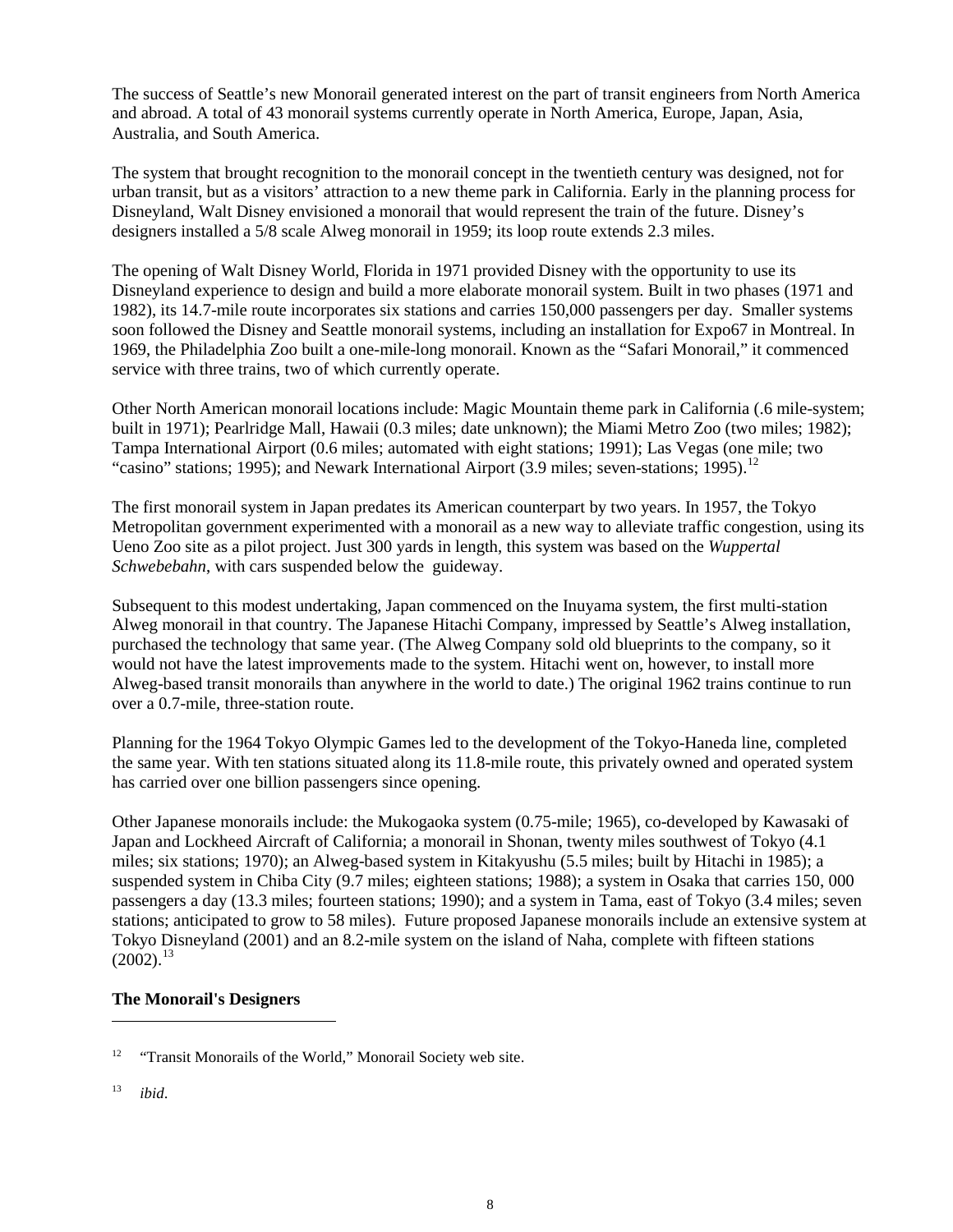#### Alweg's Founder: Axel Leonard Wenner-Gren

The creator of the Alweg monorail system was Axel Leonard Wenner-Gren (1881-1961), a Swedish industrialist and scientist. Born in Uddevalla, Sweden and educated in Germany, he began his career working for the Swedish Electric Lamp Company, eventually becoming its majority shareholder. In 1921 Wenner-Gren founded the Electrolux Company to manufacture vacuum cleaners and, later, refrigerators.<sup>[14](#page-8-0)</sup> He then acquired one of Sweden's largest wood-pulp mills, as well as the Bofors Munitions Works. In 1941 Wenner-Gren established and endowed the Wenner-Gren Foundation for Nordic Cooperation and Research, an institute for the development of innovative scientific study.

Currently, the Wenner-Gren Foundation's sphere of interest is the support of research in all branches of anthropology, and closely related disciplines concerned with human origins, development, and variation.

#### The Designer, Alweg International

Wenner-Gren founded Alweg International in 1952, deriving its name from his own initials ([A]xel [L]eonard [W]enner-[G]ren). To test the effectiveness of his monorail system, Wenner-Gren constructed a reduced-scale test course outside Cologne, Germany. (A team of technicians, led by a Dr. Hinsken, was responsible for its engineering.) The system design was a closely guarded secret, and the test course was off-limits to the general public. Lacking photographs of the trains, some German publications used artist renderings, each depicting its own vision of what became known as the "rail torpedo".

Originally, Wenner-Gren promoted his monorail concept for both urban transportation and long-distance industrial (freight) traffic. Early test results, however, indicated that economic viability was limited to metropolitan (passenger) use. After five years of testing and revisions, the first public demonstration occurred in 1957. Its co-developers and technicians, Willi Brose, Karl Lindlar and Willi Fusswinkel, were on hand to operate the system. The test course consisted of two passenger trains, 36 feet in length, and a capacity of approximately 200 persons. The emphasis was on comfort and safety; the trains operated at an average speed of 50 miles per hour.

All components of the monorail system, including the stations, were to be standardized using the unit construction system. This system, Alweg argued, would prove cost effective over conventional means of public transport.

Reports indicate that Walt Disney and his wife had visited the Alweg test course while on a trip to Germany. Believing the Alweg system to be a practical solution to transportation problems at home, Disney ordered a 5/8-scale system built for his planned theme park in Anaheim, California. When it opened in 1959, the Disneyland monorail, which ran through Tomorrow-Land, proved to be one of the park's most popular attractions. Two years later, Alweg constructed a demonstration monorail at the World Exhibition and Century Celebration in Turin, Italy. The following year, the Seattle World's Fair showcased the Alweg system, bringing worldwide attention to the firm.

In 1963, Cologne city officials and transportation planners established plans to expand the existing Alweg system. Transfer points linked the system to underground connections, and station locations were located every 800 to 1000 meters along the route.

The death of Alweg's visionary, Wenner-Gren, in November 1961, negatively impacted the firm and control soon passed to the Krupp Company. The expansion of the Cologne test system went unrealized. By 1967 it had ceased operation, its system of pylons and guideways dismantled and trucked away. What was once a

<span id="page-8-0"></span>Some may notice that the slide-base designed Electrolux model, ca.  $1923 - 1956$ , is surprisingly similar in appearance to a car of the Seattle Monorail.  $14$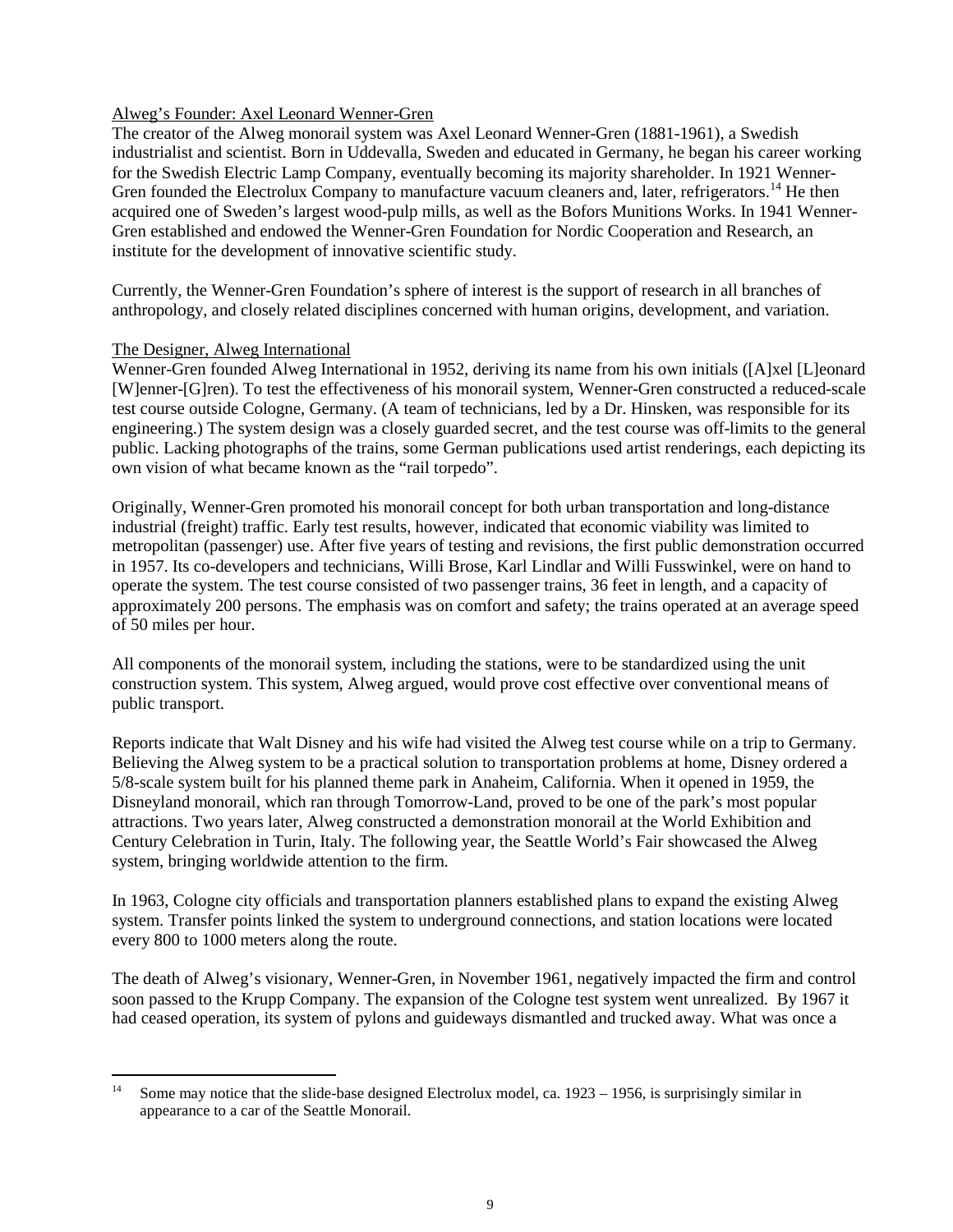center for transportation innovation underwent redevelopment as a recreational area. After fifteen years of progress, Alweg was no longer in business.

Currently there are 15 manufacturers of monorail systems worldwide, including eight in the United States, one in Canada, two in Japan and four in Europe. Their success in implementing monorail systems varies from development stage to complete systems.

#### **The Stations Designers and the General Contractor**

 $\overline{a}$ 

#### Howard S. Wright Construction Company, the Contractor

Construction of Seattle's Monorail took just ten months. Its general contractor, the Howard S. Wright Construction Co., which was instrumental in this process, was also co-owner and general contractor for the Space Needle. Howard Wright was a prominent developer in Seattle, operating a firm originally founded in the 1890s by his grandfather and namesake.<sup>[15](#page-9-0)</sup>

Throughout its history, the company founded by Howard S. Wright, Sr., has been an active participant in shaping the character of the built environment in the Puget Sound region. The company also participated in the development and construction of industrial projects in the area. In 1935, the company completed the Puget Sound Pulp and Timber Company Mill in Bellingham. This project represented the first \$1,000,000 project undertaken by a private firm in the Pacific Northwest. Howard S. Wright brought his son Howard H. Wright into the business in 1923. Shortly after that he offered to sell the company to his son and his son-in-law, George J. Schuchart.

As business partners Howard H. Wright and George J. Schuchart expanded the firm's expertise with construction of large commercial buildings in downtown Seattle and Everett, and work on the Washington State University campus. The company, as Wright Schuchart, expanded into fields such as marine construction and military projects. This included building structures such as bridges, cargo and oilrig deck structures, pump mills, as well as military housing facilities in Port Orchard, and a B-52 bomber hangar at Larson Air Force Base in Moses Lake for the Boeing Company.

Howard H. Wright's son, Howard S. Wright (1927 - 1996) joined his father's company and eventually assumed direction of the Wright Schuchart Companies along with George J. Schuchart's son, George S. Schuchart. For the World's Fair, the company was responsible for construction of the Coliseum, the Skyride, the Space Needle and the Monorail. The firm invested heavily in the Space Needle (with John Graham and three other investors), eventually acquiring sole ownership of it.<sup>[16](#page-9-1)</sup>

The Howard S. Wright Company has played a significant role in the development of Seattle. It has constructed eighteen major buildings and added more than seven million square feet of built space to the city.

<span id="page-9-0"></span><sup>&</sup>lt;sup>15</sup> The senior Howard S. Wright was born in Nova Scotia Canada, 1861 and worked as a carpenter. He arrived in the U. S. in 1883 and moved to Port Townsend in Washington Territory in 1885, where he began building houses. In the 1890s he moved his home to Everett and became a contractor.

<span id="page-9-1"></span><sup>&</sup>lt;sup>16</sup> After the 1962 Century 21 World's Fair the company formed Harbor Mechanical, Inc., Harbor Electrical, Inc. and Schuchart Industrial Contractors, Inc. to serve additional construction markets. By the 1980s, the companies included Howard S. Wright Construction, Wright Schuchart Harbor Company, and the General Construction Company, each of which provided different construction services. Well known construction achievements in Seattle by the Howard S. Wright Construction Company include the Columbia (Bank of America) Center, the Washington Mutual Tower, the IBM Building, the Westin Hotel, and Northgate Mall (the first indoor mall in North America).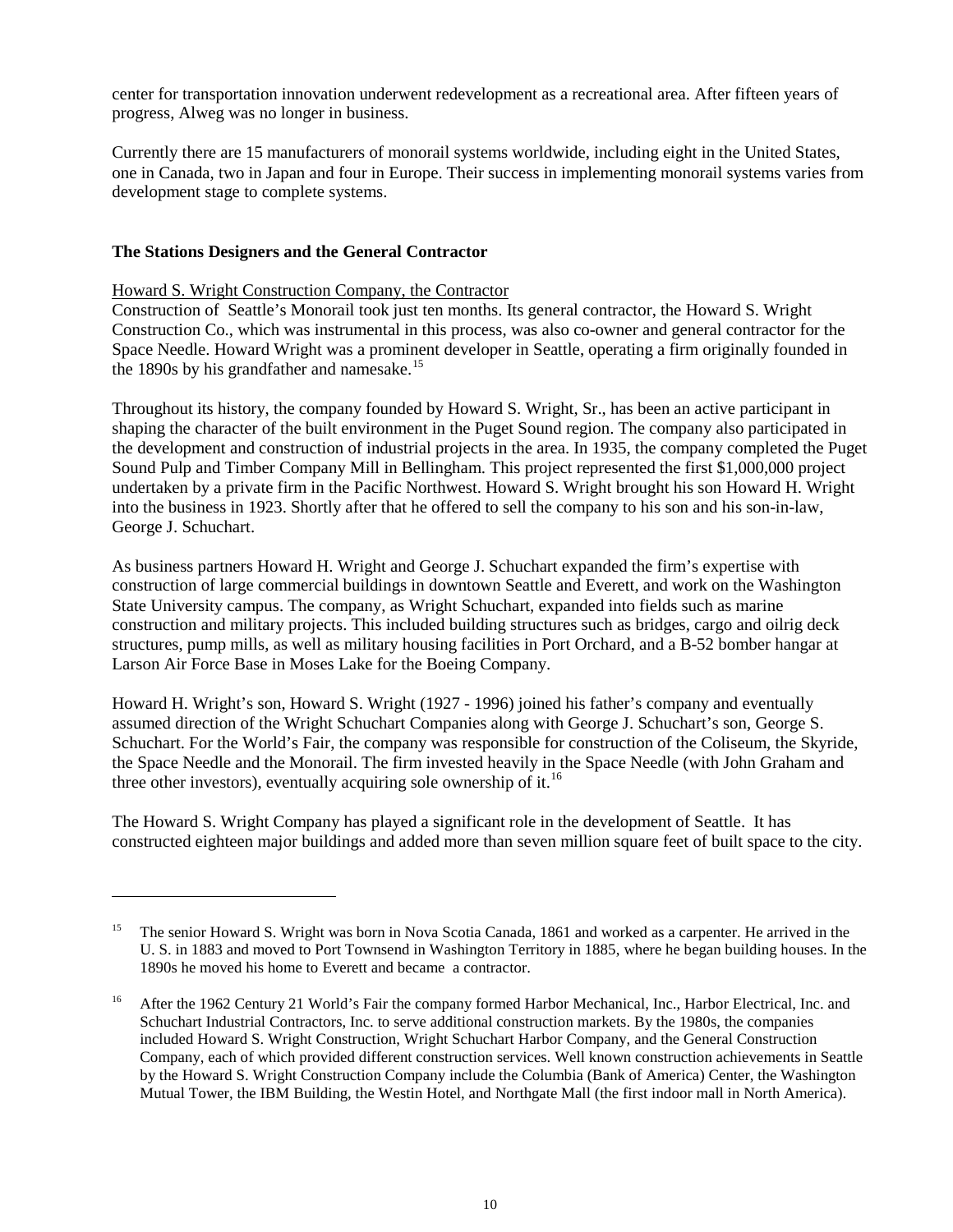The company has helped to create the current skyline of Seattle, shaping its physical character and contributing to its growth as an urban center.

## Adrian Wilson, Architect of the original Westlake and Seattle Center Stations

Preliminary research has yielded limited information on the Monorail station architects, Adrian Wilson and Associates. Based in Los Angeles, Adrian Wilson was in practice by at least 1941. That year, he joined fellow architects, including Richard Neutra, in the construction of Los Angeles' Hacienda Village, a 72-unit public housing project inspired by suburban living and Ranch style design. Working with the same team, he also helped design (in 1941-1942) the City's Pueblo del Rio housing project, a series of 57 two-story units placed on a 17.5-acre site – providing 400 living units. Of brick and reinforced concrete construction, they expressed a subdued Modernism in their horizontal banding of windows, walls, and roofs.<sup>[17](#page-10-0)</sup>

The last documented project that can be attributed to Adrian Wilson and Associates is the Arnold Schoenberg Institute (1978), located on the campus of the University of Southern California. Its exposed concrete walls, metal and glass windows and roofs create a complex angular sculpture – set above a landscape of ferns and trees.

## Designers of the Later Westlake Station

The designers of the 1988 Westlake Station were Parsons Brinckerhoff, Engineers and TRA (the Richardson Associates), with Metro as the client; and RTLK, the design team responsible for the Westlake Center shopping mall and office building.

Parsons Brinckerhoff was established by engineer William Barclay Parsons, setting up its first office in New York City (Lower Manhattan) in 1885. Major projects undertook by Parsons included New York City's first subway, the IRT, and charting a 1000-mile railroad in China, from Canton to Hankow. In 1906, Henry M. Brinckerhoff joined the firm. He is best known as co-inventor of the "third rail" (which revolutionized rapid transit), while also designing road and highway networks throughout the United States.

The company was primarily responsible for the Detroit – Windsor Tunnel (1920), conducted numerous rapid transit projects (including San Francisco's BART system) and is currently working on the Boston Central Artery/Tunnel, the largest urban highway redevelopment project in the U.S. today. The firm focuses primarily on providing planning, engineering, construction management and maintenance services.

## **DESCRIPTION:**

## **The Original Monorail Design**

#### Original Alweg Train Design

After four decades of service, the Monorail trains do not appear dated. Rather they have become a familiar and cherished part of the Seattle cityscape. The two trains that currently comprise the passenger vehicles were designed by an Italian automobile-building firm and manufactured in Germany. According to the Monorail Society, Seattle's Monorail vehicles are the only Alweg-built trains still operating today. Promotional literature in 1962 touted the "interior comfort and eye-catching design" of these streamlined cars with wide windows and contoured glass ceiling windows providing panoramic views.

The two trains operated originally on a two-beam guideway that was 1.2 miles long; currently it is 0.9 miles. The original train's design enabled them to operate at speeds of up to 60 miles per hour, resulting in a one-

<span id="page-10-0"></span>Los Angeles: An Architectural Guide, p. 278-280. 17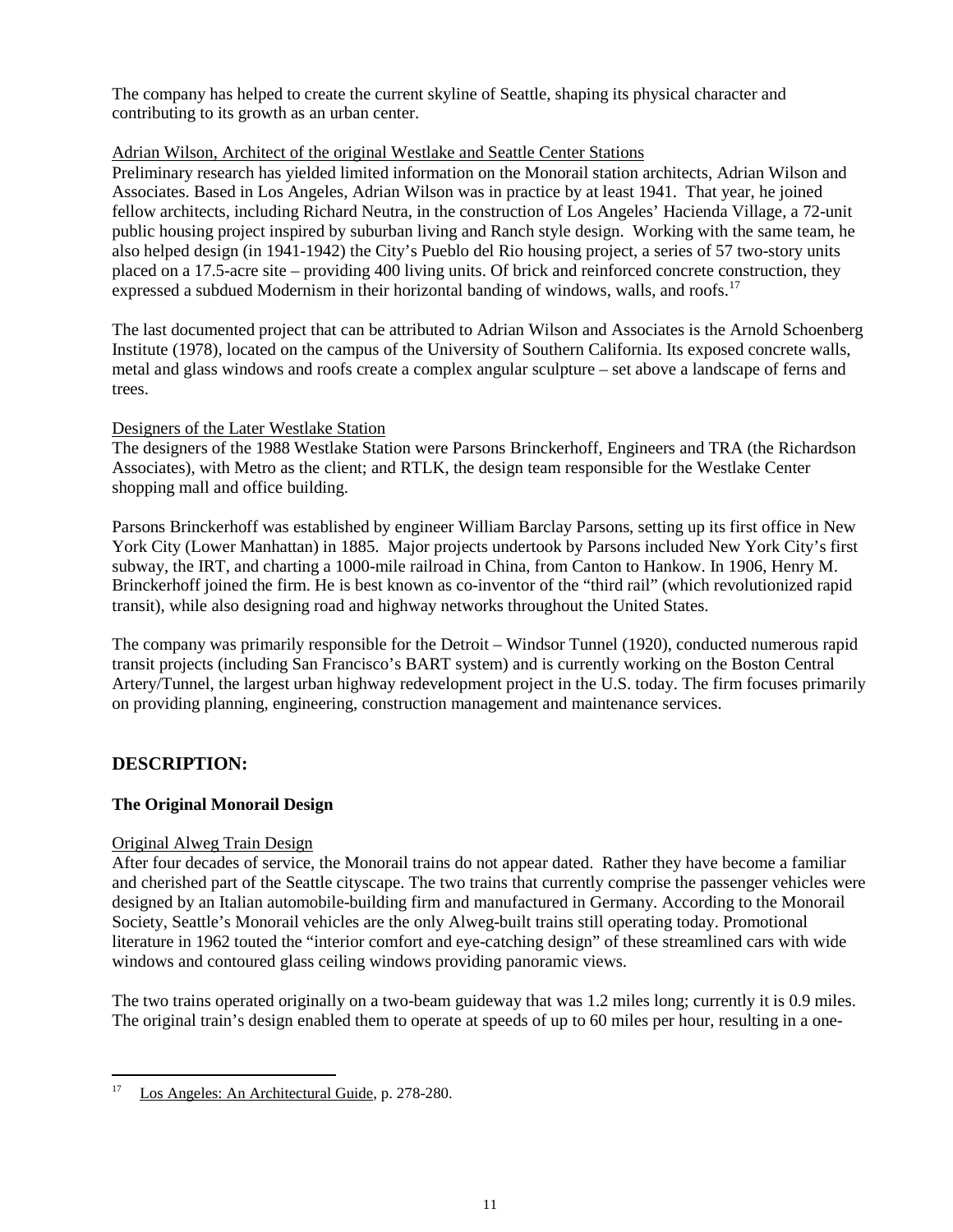way trip between downtown and the Seattle Center of 95 seconds on the original system. (Currently the typical train speed is 45 miles per hour.)

Each train consists of two, single-end articulated cars permanently connected into a double-ended train that totals 122 feet in length, ten feet three inches in width, and fourteen feet tall. The trains are constructed of lightweight aluminum, each weighing 100,000 pounds when empty. The cost of each train set, in 1962, was \$200,000.

Each train seats up to 124 people, although maximum capacity with standing room is 450. Up to 10,800 passengers can be carried each hour by both trains, assuming three minutes of waiting at each station, and six round-trips per train per hour. Although Alweg designed the system for possible upgrade to completely automatic system, the Monorail trains are operator-controlled. They feature driving controls at either end, allowing for a two-driver system.

The four sections of each train contain control and operating equipment. Basically the trains operate in a manner very similar to the subways of New York City in terms of propulsion, brake system, etc. The unique difference with the monorail is the use of rubber tires on a concrete beam system, which assures a quiet system, and a relatively narrow overhead track width.<sup>18</sup>

The trains ride on 16, 39.5-inch diameter pneumatic rubber load tires. In addition there are 48, 26-inch diameter horizontal pneumatic rubber tires that press against the sides of the guide beam for stability and guidance. In total, each train uses 64 pneumatic tires, providing more than three times the traction of steel wheels on steel rails. The expected performance of each tire is approximately 50,000 miles. Because each of the trains straddles a beam, derailment is impossible.

Power switchgear stations, located at both stations, use 700 volts of DC power, fed from the Seattle City Light Central Sub-Station. Eight General Electric 300-volt, 6,500 r.p.m. electric motors draw 700 volts DC from an indented central rail running along the concrete beam to power each train. Side access flaps on each car that provide quick and easy access for the maintenance of the trains' electric motors, air compressors, braking equipment, generators, and other equipment located below the floor of the trains.

Alweg designed the trains using heavy duty transit industry components. Most replacement parts are still available from G. E, Westinghouse Air Brake (WABCO), Rockwell/Merrier and other equipment manufacturers. Other parts, which are unavailable, are manufactured by Monorail maintenance personnel or local fabricating shops.

## Train Operation

Like many other mechanical devices, the Monorail requires a certain minimum levels of skill and knowledge, attained primarily through training and education. A Commercial Drivers License CDL, which is required of bus drivers, is required of all operators before they are given specific training. Fundamental to the trains' operation are their directional lever, controller and brake handles. These are subject to a series of safety checks and startup procedures.<sup>[19](#page-11-1)</sup>

<span id="page-11-0"></span><sup>18</sup> The design of static components and the plug-in method of mounting reduced and simplified maintenance of the static cam magnetic system, the control system for propelling the train. The arrangement of the system components allows maximum accessibility (G. E. Instructions).  $18\,$ 

<span id="page-11-1"></span>The operator's first steps are to check the underside of the train for open panels or other obstacles, and to verify the illumination of a red light (indicating power) on the Monorail beam. Next, the operator conducts a test to confirm that maintenance personnel have activated all required switches. The operator enters the train by releasing a safety latch and opening the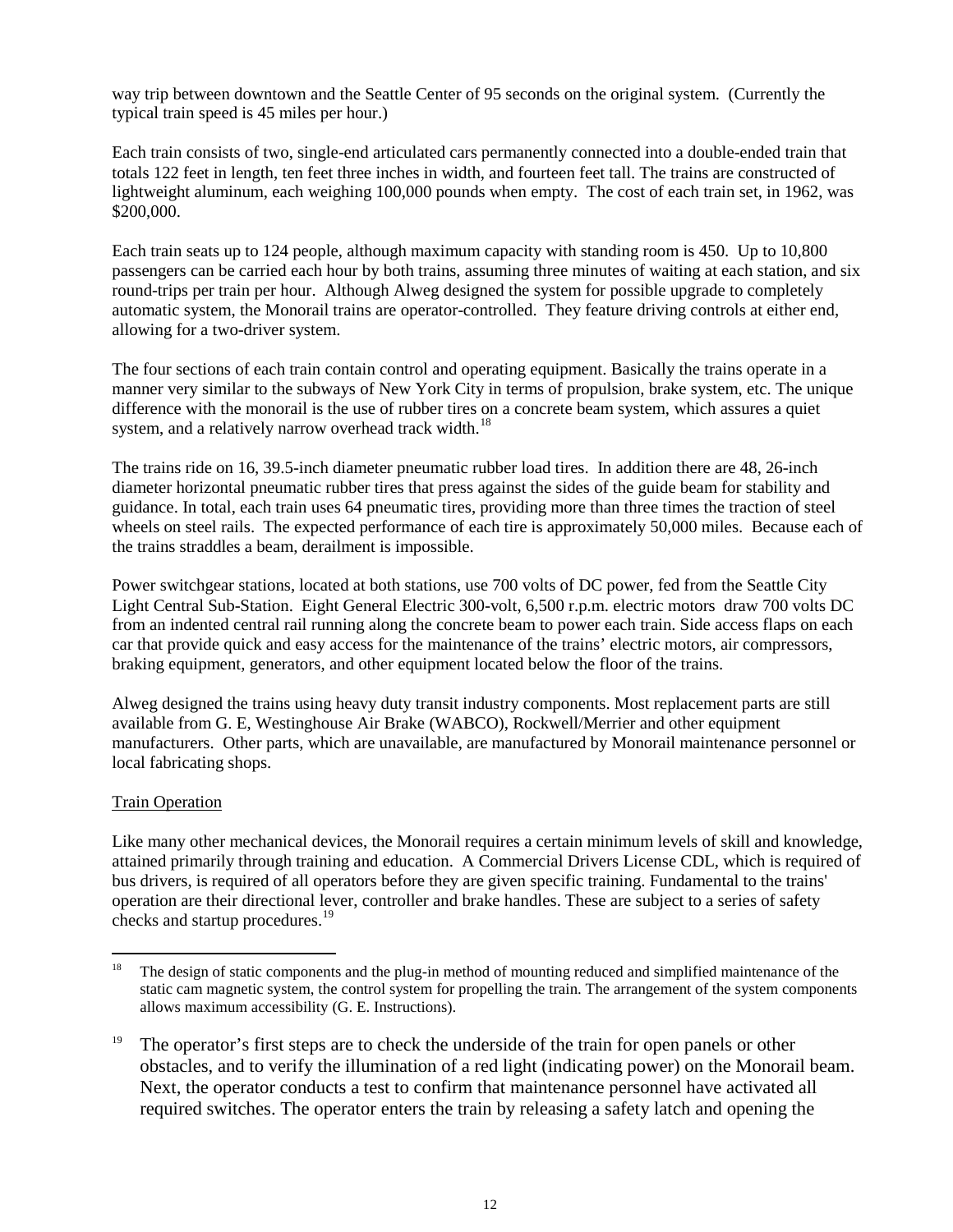The trains currently operate daily as both an attraction and a method of transportation for Seattle residents, commuters, and visitors to downtown and the Seattle Center.

One-way travel on the Monorail's 0.9-mile-long route typically takes about two minutes to complete with current speeds. From the commercial retail business district, the route begins at the third floor Westlake Center terminus, located at Fifth Avenue and Pine Street, with elevator and stairway access from Fifth Avenue. Seattle's revitalized central business district serves an upscale shopping destination, both locally and regionally. This, and construction of new amusement and cultural facilities at the Seattle Center have resulted in the Monorail's continued popularity.

## **The Route**

 $\overline{a}$ 

Heading northwest along Fifth Avenue from the Westlake Station through the Denny Regrade neighborhood, the system extends nine blocks to Denny Way where it turns north along Fifth Avenue. At the angular intersection of Denny and Broad the guiderail system curves. It is supported by large steel beams and columns and constructed over several low-scale masonry buildings dating from the 1920s – 1950s. Arriving at the Seattle Center, the system curves west, and terminates at the Monorail Station approximately 30 yards north

second door from the end of the train. Once inside, the train operator proceeds to the desired control end, inserting the directional lever into the controller (set to the "neutral" position) and the brake handle into the brake valve ("handle off" position). The operator then depresses the controller handle and turns the transfer switch to the "on" position, while deploying the transfer button.

The controller is equipped with a "dead man's switch" feature. Thus the controller handle must be held down at all times while the train is motion. If the controller handle is allowed to pop up the train's emergency brakes activate and the train comes to a full stop. The brake handle then is moved into "emergency" (locked) position, and then back to the "handle off" position. Moving the brake handle into the "suppression" notch allows reservoir and brake pipe pressures to equalize (indicated by white needles on both gauges). While in running position, the brake cylinder pressure should be at zero, and the main reservoir pressure between 105 and 120 pounds (red needle gauges). After checking the voltmeter for proper reading, the operator closes the doors with a switch. This activates an amber dash light, indicating that the train is ready to operate.

A main switch (as well as three-way switches at both ends of the train) controls interior lights, heaters and fans. Roof vents (six per train) operate with the rotation of a handle below each vent (closed during periods of rain). Prior to departing the station, the operator verifies that the loading platform is clear of passengers and closes the doors. The controller has three positions or points of power, and is placed in the "first point" to initiate movement. After a few seconds, the operator notches the controller to the "second point". Full power is gained after completing the first turn (when heading south towards downtown from the direction of the Seattle Center), the operator moves the controller into" third point."

At a marked spot, approximately halfway down the guideway, the controller is placed in the power off position, and the train coasts the remaining distance. As the train approaches the station the operator uses the brake handle to activate the train's dynamic brakes which slow the train using its own electric motors. As the train enters the station the operator uses the brake handle to activate the air brakes to bring the train to a full stop at a reference mark that places the trains doors even with the station's platform gates. When the train arrives at its destination station, the operator follows a series of safety measures for disembarking of passengers.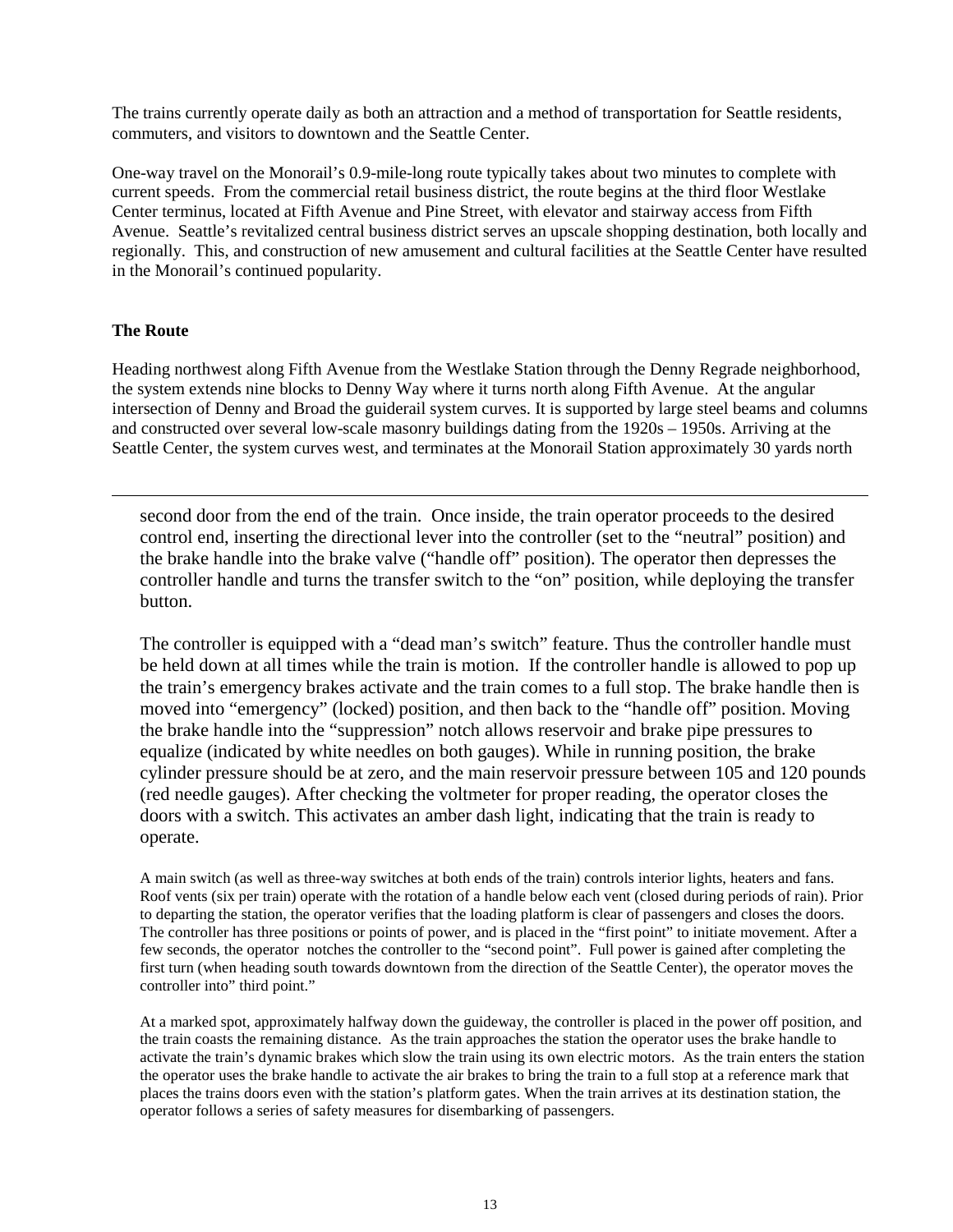of the Space Needle. Inside the Center grounds, the route becomes a tunnel within the recently constructed Experience Music Project. The Seattle Center anchors the north end of the system.

#### **The Stations**

#### The Original Westlake Station

When opened in 1962, the two stations were very colorful and brightly lit. Plastic roofs allowed illumination from within, and made them easily identifiable from a distance. The design intent for the original Westlake station called for its suspension above the busy street without disrupting the normal flow of automobiles and surface transit, thus the building was supported on columns. Originally, visitors could purchase tickets at booths in ca. 1960 Westlake Mall, which was decorated with plants and trees around the station. With the station elevated above the Mall and Pine Street, inclined moving sidewalks, known as "speed ramps," were constructed to provide access to the station.

#### The Original Seattle Center Station

The Century 21 World's Fair Station (currently the Seattle Center Station) represented the main entry to the fair; half of all visitors entered the grounds via the Monorail. Visitors entering the fair would purchase tickets at the Alweg Building and travel via a doubled concrete ramp system to the upper level of the Station.

The Alweg Building was originally a temporary multi-story structure with administrative offices at the upper level, supported by a partially open framework below. Ticket booths were placed at the grade level, allowing ample access from the building to the adjacent Monorail station. The simple, rectangular, flat roofed, 27.7' by 66.3' building remains, but has been changed with the complete infill of the lower space. Originally the building was characterized by concrete block lower walls, textured T-111 plywood cladding, and repetitive aluminum framed windows. A large neon sign on the south facade that read, "ALWEG Century 21 Monorail Entrance," identified the original building.

Presently the building is not a functional part of the Monorail system. Current uses include an art gallery at the lower level, which is accessed on the south from the Seattle Center grounds, and administrative offices on the upper level for the system's concessionaire. The upper level is linked to the southern platform of the Monorail by a small, steel-framed pedestrian bridge.

The original two-level Seattle Center Station remains intact, with the upper platform level for passengers, and the lower level for maintenance and repair of the trains. Maintenance tasks occur in the station, with the exception of guideway maintenance, which is performed from an open aluminum cart that is lifted onto the guideway system.

The lower level of the station is characterized by its utilitarian, industrial qualities. Open space predominates, except for rooms on the west end and the cast-in-place concrete and concrete block walls, which serve as enclosure and structure. Concrete beams support the two guideways. At the west end, there are several enclosed offices, personnel locker and storage spaces, a toilet room, and cast concrete stair system leading to the upper floor. A neon sign, reading "ALWEG," is hung from the steel frame in the middle of the maintenance space. (Originally it was integrated into the Monorail sign in the Station above.)

Loading and unloading operations designed within each of the original stations eliminated potential congestion caused by using the same doors for both exits and entries. Passengers exited onto the outer platforms, while boarding passengers entered on the center platform. This system still operates at the Seattle Center where the Station retains both its center and outer platforms.

The loading platforms are surmounted by a frame of welded steel with angled and curved sections supporting the multi-section roof canopy. The open canopy of corrugated metal and translucent panels recalls the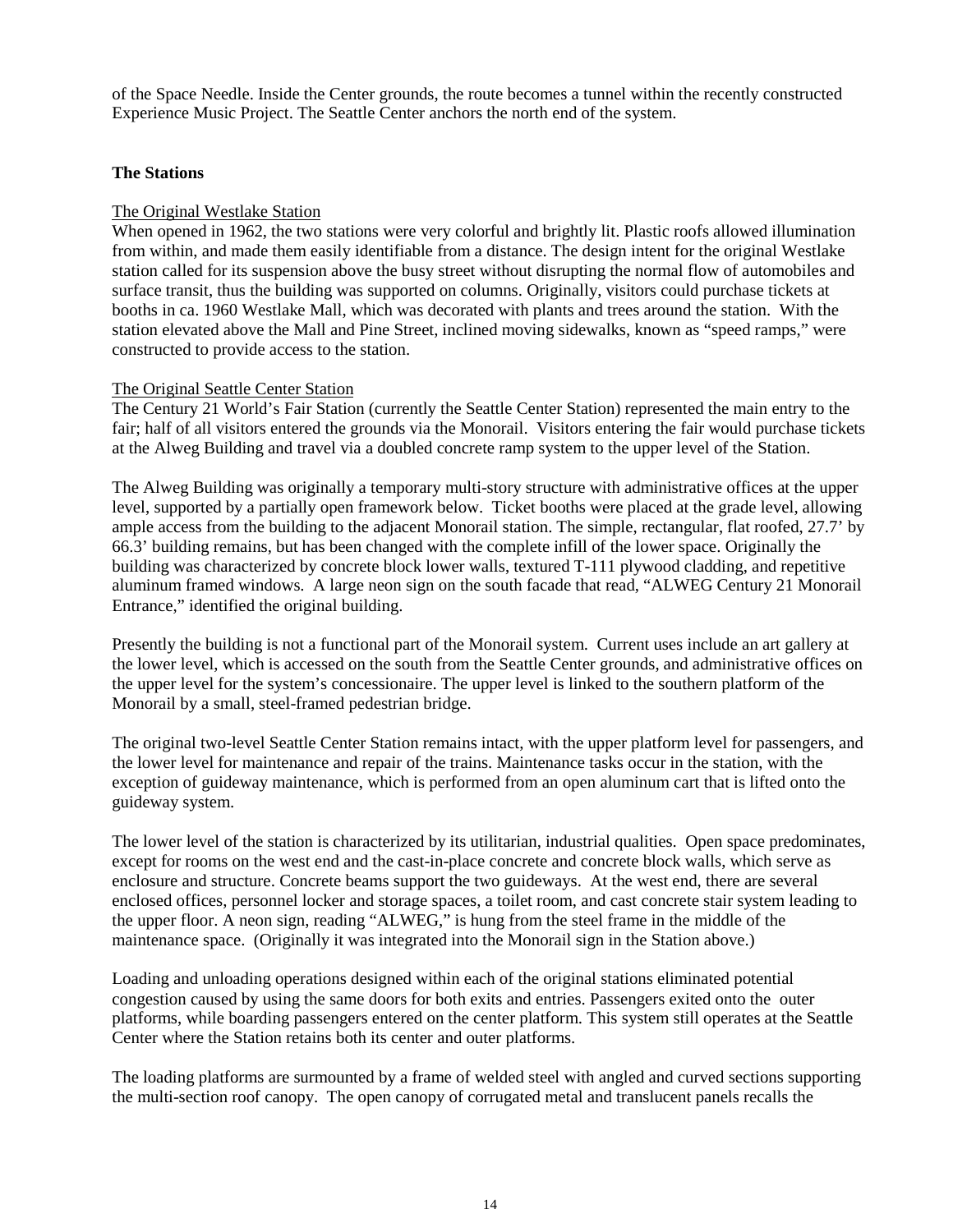complex sectional profiles of early twentieth American industrial buildings, which were designed also to maximize natural light. Currently the steel frame, expanded metal screen, and the steel surrounds which make up the railing system are painted a deep turquoise. Other features of the station include the steel stemmounted globe light fixtures and the original Monorail sign, with a contemporary surround, located above the south entry ramp.

#### Seattle Center Station Rehabilitation

This station rehabilitation occurred in 1988 at the same period as train car rehabilitation, and required separate design teams and contractors to coordinate their work. Modifications in 1988 included provision of control equipment, signage and lighting additions, and replacement of the ticket booths. Two enclosed, pod-like ticket booths are placed at the west end, accessible on the south by a wide concrete ramp from the Center grounds, or via a wide pedestrian bridge from the Center House.

A new, concrete block electrical vault was recently constructed at the northwest end, and the upper platforms extended to the west. Symmetrically placed exit stairs were constructed at the west end of each outer platform; these consist of cantilevered concrete treads supported by painted steel frames.

The ramp and station structure are one element, supported by curved, cast-in-place concrete walls and straight concrete block wall sections that enclose the lower level. Mature landscaping on the south side these walls include evergreen shrubs and trees. While the construction of the Experience Music Project (EMP) in 2000 obscured views of the station from the north and east, it afforded an additional unique experience of transportation piercing through the new building.

#### The Monorail Route

The rail route line consists of parallel, reinforced concrete beams that are elevated 25 feet above grade and supported by T- and inverted U-shaped, reinforced concrete pylons. Construction of the pylons along the route required drilling of 4.5-foot shafts (to a depth of 25 feet below street level) for the foundations. Once foundation work was complete, the tilt-up pylons were formed and cast horizontally on the street adjacent to where they would eventually rest.

Cranes lifted each 54-ton T-pylon onto the four-foot-square foundation, secured by high strength, steel anchor bolts. This process was repeated for the heavier U-pylons supporting the curved rail lengths. Squarely centered within the street right-of-way and occupying only one lane of traffic, the T-pylons rest 85 feet apart on straightaway route portions. The U-pylons sit 60 feet apart through the curves.

Trucks transported the pre-stressed concrete beams (train guideways) to the site. Measuring 3 by 5 feet, these beams featured hollow cores to reduce weight. They were manufactured primarily in two lengths: 100 feet for the straight-aways and 60 to 75 feet for the curved sections. The top surface of each beam was saw-cut to improve tire traction during wet weather. Using two mobile cranes, workers positioned as many as eighteen beams onto pylons (securing them with bolts) each day. The parallel beams are set about 12 feet apart.

Track and station structures were complete in December 1961 after only ten month's construction. The entire system was composed of 7,200 tons of pre-stressed concrete, 7,500 tons of reinforced concrete, 250 tons of structural steel, 600 tons of reinforcing steel and 120 tons of pre-stressed steel.

#### Westlake Mall Station Modifications, 1967 – 1968 and 1977

To reduce the bulk of the original structure, modifications to the Westlake Mall station were completed in 1968, based on the designs of Durham, Anderson & Freed Architects of Seattle. The estimated cost for this modification was \$197,000. Changes to the design entailed the removal of many original design features. These included the translucent vaulted roof material; the cantilevered outboard girder supports (four piers); the north end platform handrails; the fourteen foot-wide east and west side platforms; the speed ramp at the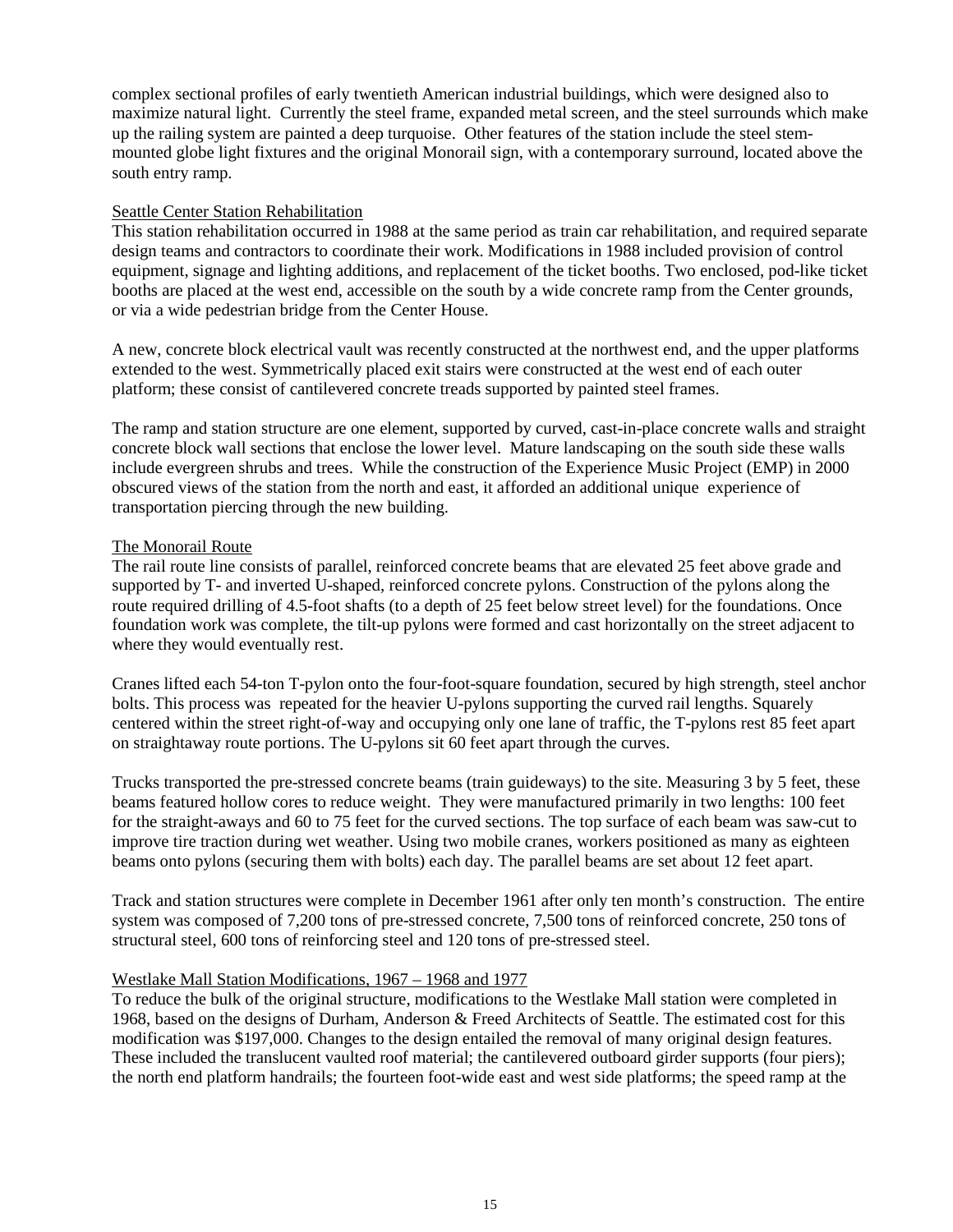south end of the station (which was replaced with a return stairway); and the speed ramp at the north end of the station (which was replaced by a fixed concrete ramp system).

Once the changes were complete, loading and unloading of passengers was restricted to the center platform. Operators then adjusted new movable traffic control fences depending on traffic flow. Crowding at the downtown station remained until it was relocated in 1988.

Beam and power rail repairs were completed in 1965 and 1977. ABAM Engineers, Inc., (formerly known as Concrete Technology) of Tacoma, identified the necessary repairs that were undertaken. These included reworking the power rail expansion joints, repairs to the top and side finger plates, cleaning of the insulators, and bringing the power rail back into alignment relative to the guidance surfaces on the beamway.

#### The 1988 Westlake Station Relocation and Construction

The Westlake Station was relocated to a site north of Pine Street, and incorporated into the Westlake Center Project in 1988. The new station was integrated into the design of the private shopping mall. The design and location diminished the presence of the Station.

The removal and replacement of the original station represented a shift in public attitude toward the Monorail. Whereas the 1962 era station was a bold symbol of technological progress and innovation, its current physical presence is contextual rather than object-like. Removal of the former station also opened an east-west view corridor along Pine Street, and eliminated a large shadow at the street level.

During construction, a temporary station was located within the Fifth Avenue right-of-way, north of its junction with Stewart Street. This 140-foot long single elevated side-platform station occupied the space above the western half of the right-of-way and was only capable of servicing the "Blue Train".

Completed in 1988, the current Westlake station design evolved from the desire to maintain a two-track system yet minimizes covering and shading of the street below (a much-criticized drawback of the original station). Preservation of view corridors was also a goal. Thus the two guidebeams presently converge to minimize obstructed air space, forming gauntlet tracks. This design allows only one train to approach and enter the station at a time, and thus only one platform is available to load and unload downtown passengers. To accommodate a single platform design, the station features eight retractable passenger boarding ramps, allowing the loading and unloading of passengers from the easternmost train, No. 6202. The ramps retract to a position underneath the platform when the westernmost train, No. 6201, enters the terminus.

The platform of the current Westlake Station is set within a long opening at the upper floor level in the east façade of the Westlake Center. Framing is provided by a large, white concrete truss. The form and the platform opening contrast with the reflective blue-green spandrel glass of the remaining portion of the building's wall.

Access to the station platform is provided through the Westlake Center's multi-story retail shopping mall, via a system of communicating stairs, exit stairs, escalators and elevators. Station-dedicated vertical circulation consists of a ceramic-tile clad staircase and one elevator, with landings at the Metro tunnel mezzanine, the Fifth Avenue street level, and the platform level. The design of the new station also provided a janitorial room, public address system, and station furniture.

The terminus also features eight electric safety gates, which control passenger access to the edge of the boarding platform. The gates align with the train doors, and the train operator controls the gates.<sup>20</sup> Despite these innovations, riders at this station experience crowding, and longer loading and unloading periods than at the Seattle Center Station. Due to its location within the building's perimeter wall, the platform prevents views of the arriving trains from the north or the dense urban corridor made up by Fifth Avenue to the south.

<span id="page-15-0"></span><sup>1988</sup> Draft Operation Rules and Procedures  $20\,$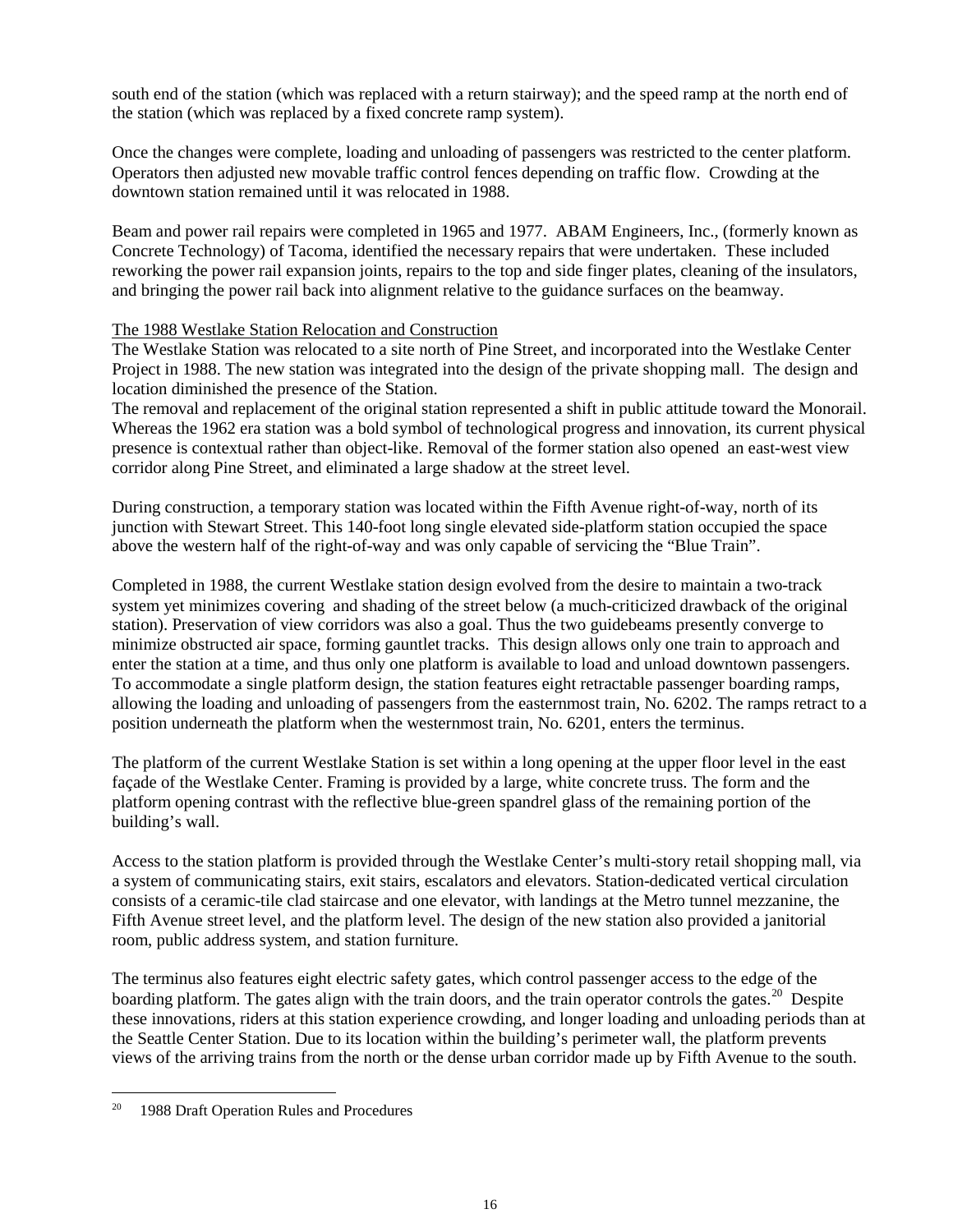## **Changes to the Original Cars**

#### Train Colors

In the late 1970s, the train exteriors were repainted resulting in changes to the traditional color schemes of the original "Blue Train" and "Red Train.". (Th "Blue Train" had been named the "Spirit of Seattle" during the Fair. The "Red Train" was named the "Spirit of Century 21" during the Fair and renamed "The Spirit of '76" in 1976 to commemorate the nation's bicentennial.) The color changes prompted complaints from many Seattle residents who fondly recalled the original colors. The red and blue stripes have been eliminated, however, reducing the original identity of each car.

While Metro operated the system the trains were numbered No. 6201 and 6202 respectively for maintenance tracking purposes. Later they were renumbered No. 601 and 602 then renumbered back to No. 6201 and 6202. Recently the car exteriors have been painted or "wrapped" to promote specific events at the Seattle Center.

#### Train Car Rehabilitation and Maintenance

Coinciding with the removal of the Westlake Mall station and its reconstruction in 1988, both Monorail trains underwent rehabilitation and upgrade to replace worn materials and improve technology. Twenty-six years of service had amounted to 500,000 miles of operation per train. This continuous operation took and continues to take its toll in the form of worn upholstery, soiled and discolored textured wall panels, chipped fiberglass window frames, scratched and distorted curved Plexiglas end windows, leaking rubber window gaskets, and deteriorated wood floors and floor tiles.

Prior restoration work, consisting primarily of repairs to three of the train car ends, was undertaken after separate accidents in 1971 and 1979. In both incidents, repair and reconstruction work was not always consistent with the Alweg's original design, due in part to issues of expediency and lack of access to the original manufacturer's drawings.

Rehabilitation and subsequent maintenance treatments have included removal and replacement of worn and faded finish materials, seats and bases, the driver control console, wainscot panels (replaced with rubber base), windows and window retaining straps, the plywood sub-floor, floor tiles and hatches. Some of the original materials were refurbished and then reinstalled.

In 1988, wiring and circuit protection equipment were replaced. Only one train underwent rehabilitation at a time -- the west track (Train No. 6201, the earlier "Blue Train") cars first, followed by the east (Train No. 6202, the earlier "Red Train") cars. Since 1988, routine maintenance has included periodic re-upholstery of train car seats, and changes to internal lighting and ceiling finishes. Recently, the ceiling finishes have been replaced with new acoustic tile, and flooring with new linoleum.

## **Integrity**

Although the changes to the south terminus in downtown Seattle have been significant, the physical integrity of the Monorail appears intact. At the Seattle Center, despite lengthening of the platforms and revisions to access routes, the station form retains its original character-defining features. The 0.9 mile guideway system of concrete pylons and beams, which run from the Seattle Center south to Olive Way, is original with the exception of the tunnel through the EMP.

While the guideway width has been changed, and reduced in width south of Olive Street, to accommodate the new Westlake Station design, it remains a tectonic system of cast-in-place and pre-cast concrete elements. The original Alweg trains remain having been preserved through a remarkably consistent effort at ongoing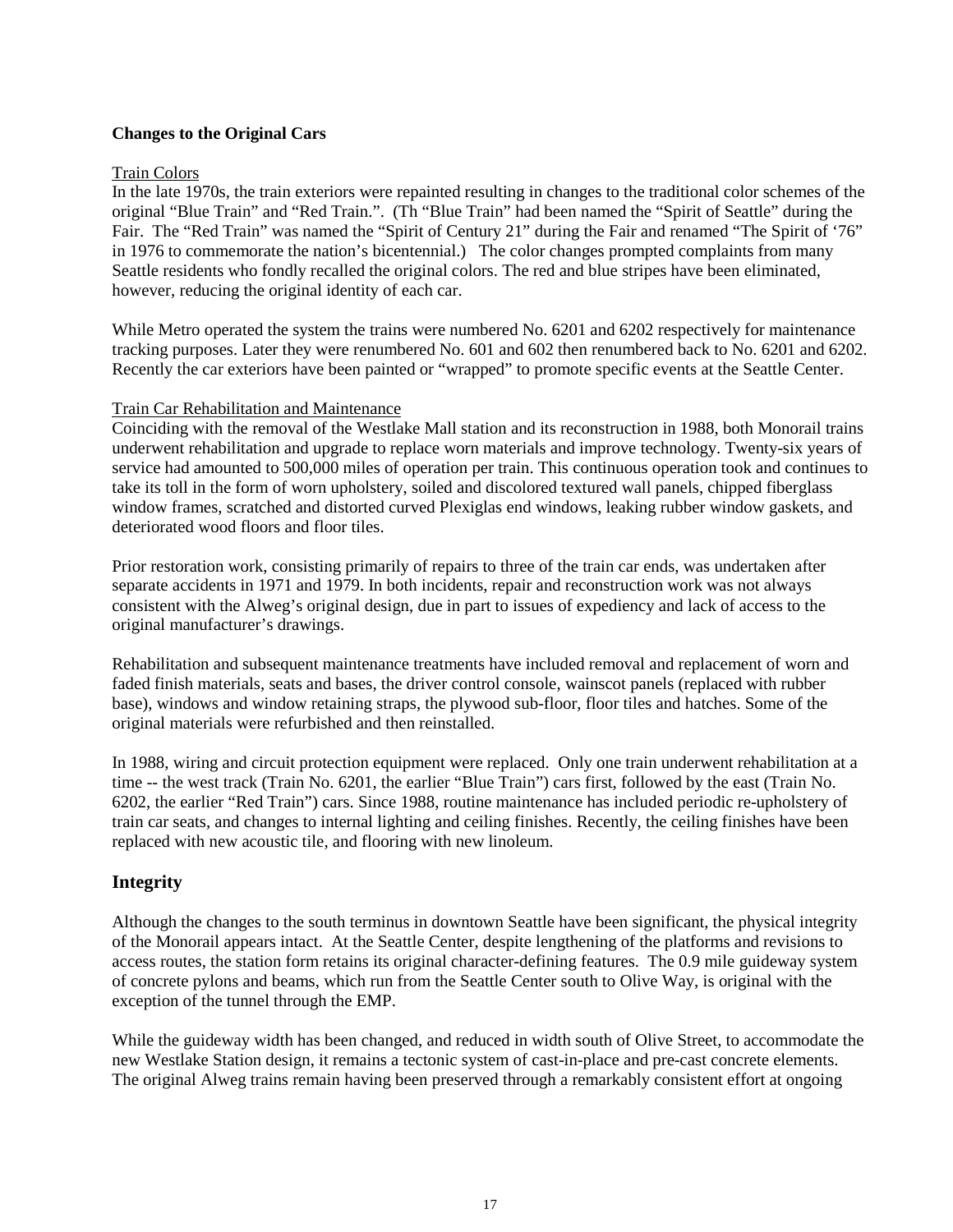maintenance. The impression gained by riding or simply viewing the Seattle Monorail in year 2002 is similar to that in 1962: streamlined passenger travel, quietly moving through urban space towards a Modern future.

#### **Bibliography**

#### **Reports and Correspondence**

General Electric Instructions, Alweg Monorail Train. Locomotive and Car Equipment Department, Erie, PA, March 1962.

Kreisman, Larry. "Monorail Rehabilitation Project." City of Seattle Office of Urban Conservation, Seattle, September 1, 1989.

Memorandum of Agreement for Metro Operation and Maintenance of Seattle Center Monorail, City of Seattle, May 1973.

Monorail Operation, March 1984, Seattle Center.

Monorail Operation Procedure, September 1988, Seattle Center.

Monorail System Concession Agreement, April 1994, Seattle Center.

Operator's Manual for the Monorail, Metro Transit 1979.

Peckham, Mark L. "Seattle Inventory Field Form – Monorail," Office of Urban Conservation, June 1979.

Proposal for Services, Monorail Rehabilitation, Raymond Kaiser Engineers, June 8, 1984.

Seattle Monorail Improvement and Rehabilitation Plan – For the city of Seattle Draft Summary Report June 1979, De Leuw, Cather & Co., Seattle.

Seattle Monorail Inspection ABAM Engineers, Inc., Tacoma Washington October 1976. Prepared for Seattle Center.

Seattle Monorail Rehabilitation and Upgrading Project Contract 3 by Guideway Relocation, November 1987.

Seattle Monorail Rehabilitation and Upgrading Project - Westlake Station Relocation Preliminary Engineering Report, Kaiser Engineers, February 1986.

Seattle Monorail Rehabilitation and Upgrading Project - Contract 6, January 1986.

Seattle Monorail Maintenance Manual for the Safety Gates at the Westlake Center Station, Raymond Kaiser Engineers, Seattle, May 5, 1989.

Seattle Monorail Rehab. Functional Specification, General Electric Transportation Systems, December, 1996.

Train Rehabilitation Contract 9, Kaiser Engineers, Seattle December 1987.

Westlake Monorail Station Design Criteria Report (Draft), Raymond Kaiser Engineers, 10/2/1985.